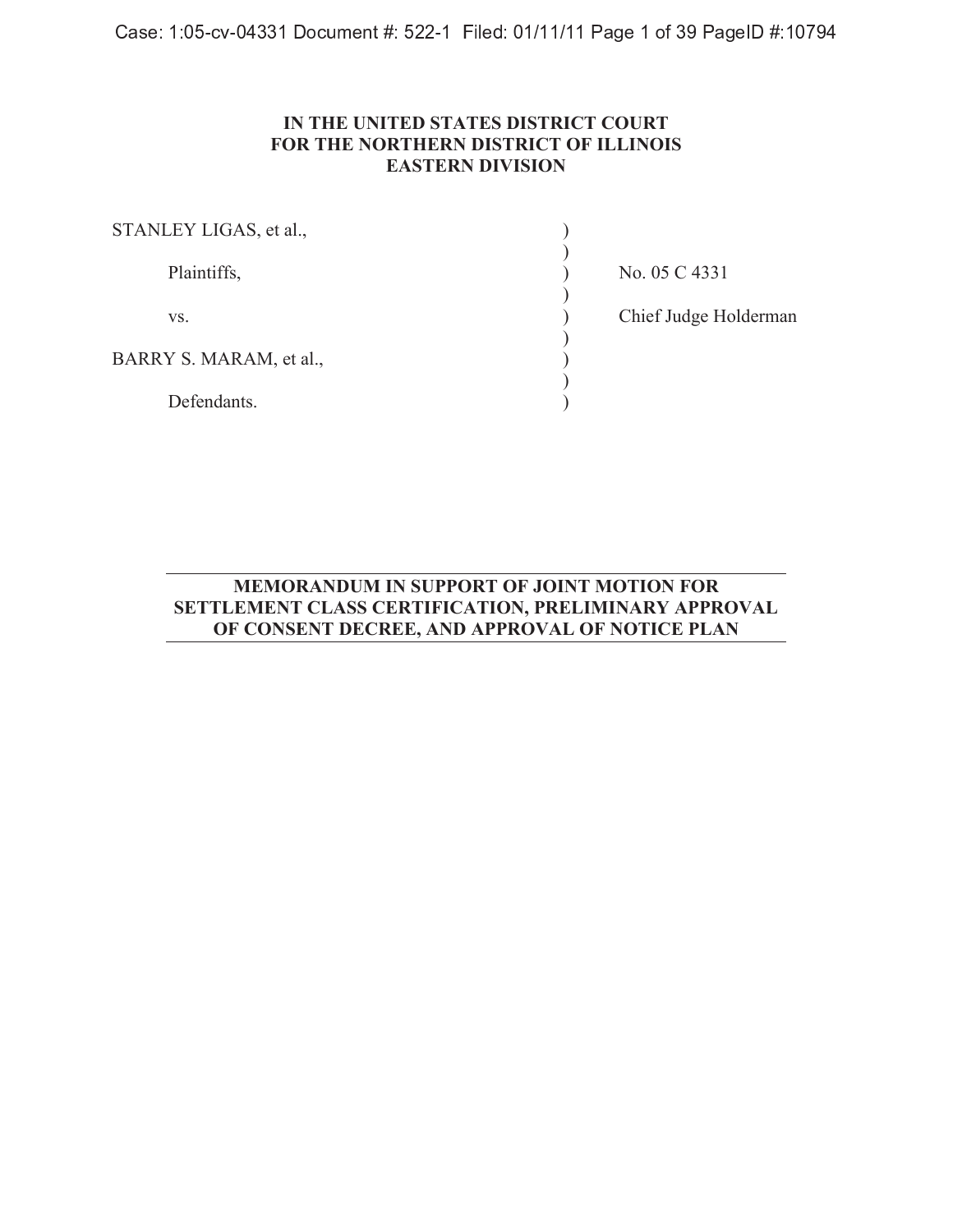# **TABLE OF CONTENTS**

|           |    |                                                                                                                 | Page |
|-----------|----|-----------------------------------------------------------------------------------------------------------------|------|
|           |    |                                                                                                                 |      |
|           |    |                                                                                                                 |      |
| $A$ .     |    |                                                                                                                 |      |
|           | 1. |                                                                                                                 |      |
|           | 2. |                                                                                                                 |      |
|           | 3. | The Named Plaintiffs' Claims Are Typical of Those of the Class.  13                                             |      |
|           | 4. | The Named Plaintiffs and their Counsel Will Fairly and                                                          |      |
|           |    | The Named Plaintiffs' Interests are Not Antagonistic to<br>a)                                                   |      |
|           |    | Plaintiffs' Counsel Are Qualified to Maintain This Action 15<br>b)                                              |      |
|           | 5. |                                                                                                                 |      |
|           | 6. |                                                                                                                 |      |
| <b>B.</b> |    | PLAINTIFFS MEET THE REQUIREMENTS OF RULE 23(b)(2) 16                                                            |      |
|           |    | THE COURT SHOULD PRELIMINARILY APPROVE THE CONSENT DECREE 18                                                    |      |
| $A$ .     |    | THE PRINCIPAL TERMS OF THE DECREE PROVIDE FAIR AND<br>REASONABLE RELIEF THAT IS LIMITED TO INDIVIDUALS WHO      |      |
|           |    |                                                                                                                 |      |
|           | 2. | Relief Affects Private ICF-DD Residents Who Affirmatively<br>Request Community-Based Services or Placement in A |      |
|           | 3. |                                                                                                                 |      |
|           | 4. |                                                                                                                 |      |
|           | 5. |                                                                                                                 |      |
|           | 6. |                                                                                                                 |      |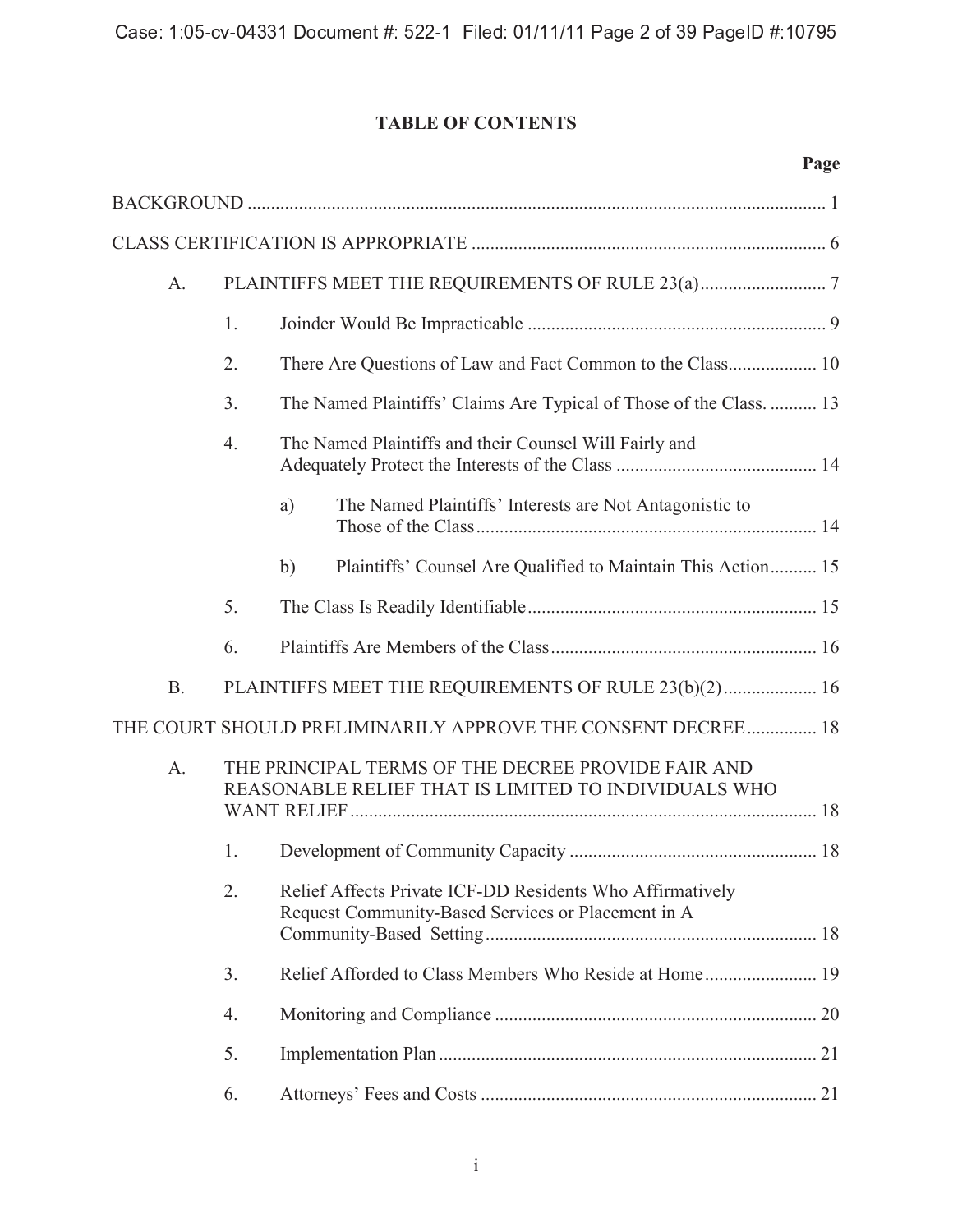|           | 7. |                                                                     |    |
|-----------|----|---------------------------------------------------------------------|----|
| <b>B.</b> |    | THE PROPOSED CONSENT DECREE MERITS PRELIMINARY                      |    |
|           | 1. | Strength of the Plaintiffs' Case on the Merits Balanced Against the |    |
|           | 2. |                                                                     |    |
|           | 3. |                                                                     |    |
|           | 4. |                                                                     |    |
|           | 5. | Opinion of Competent Counsel as to the Reasonableness of the        |    |
|           | 6. |                                                                     |    |
|           |    | THE PROPOSED NOTICE PLAN SATISFIES THE REQUIREMENT OF RULE 23       | 27 |
|           |    |                                                                     | 29 |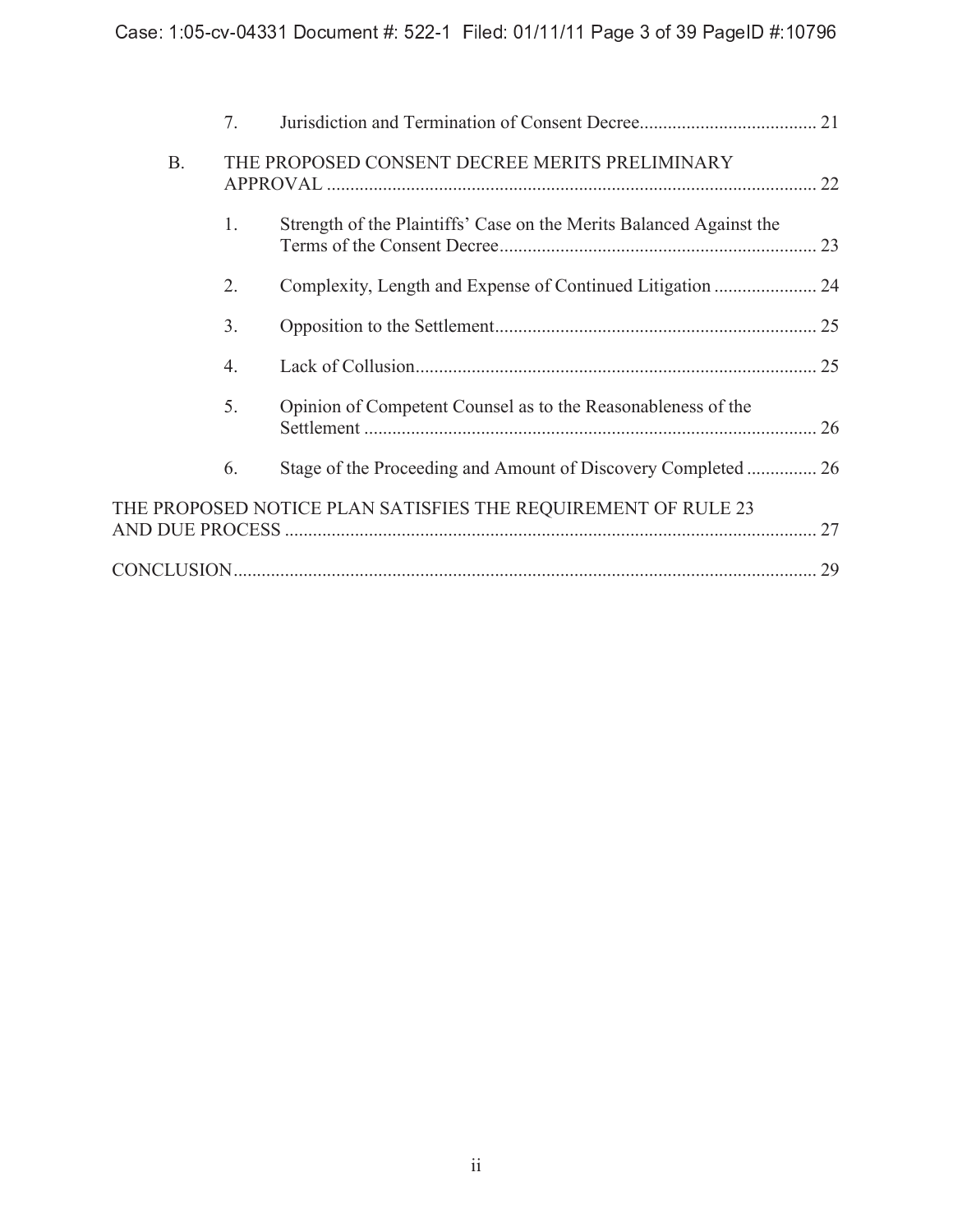# **TABLE OF AUTHORITIES**

**Page**

| Cases                                                                                     |
|-------------------------------------------------------------------------------------------|
| Alliance to End Repression v. Rochford,                                                   |
| Amchem Products, Inc., v. Windsor,                                                        |
| Arenson v. Whitehall Convalescent & Nursing Home,                                         |
| Armstrong v. Board of School Directors of the City of Milwaukee,                          |
| Baby Neal v. Casey,                                                                       |
| Benjamin H. v. Ohl, No. 3:99-0338, 1999 U.S. Dist. LEXIS 22454 (S.D.W.V. Oct. 8, 1999) 17 |
| Biekert v. Maram,                                                                         |
| Boulet v. Cellucci,                                                                       |
| Bzdawka v. Milwaukee County,                                                              |
| City of New York v. Maul,                                                                 |
| Colbert v. Blagojevich,                                                                   |
| De La Fuente v. Stokely-Van Camp,                                                         |
| Donovan v. Estate of Fitzsimmons,                                                         |
| Edmondson v. Simon,                                                                       |
|                                                                                           |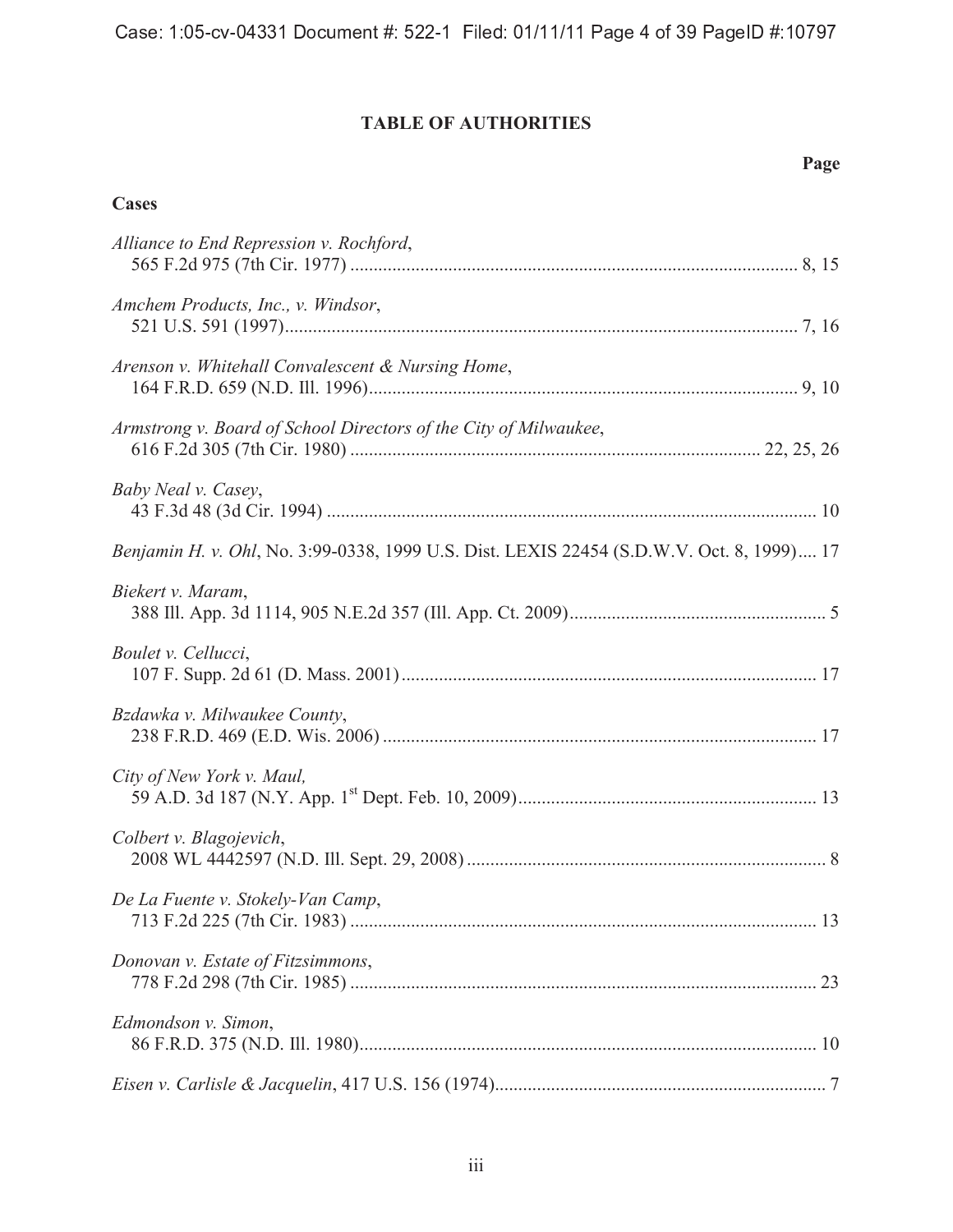| Fields v. Maram,                            |
|---------------------------------------------|
| Fontana v. Elrod,                           |
| Fowler v. Birmingham News Co.,              |
| Fresco v. Auto Data Direct, Inc.,           |
| GE Capital Corp. v. Lease Resolution Corp., |
| Gen. Tel. Co. v. Falcon,                    |
| Gomez v. Ill. State Bd. of Educ.,           |
| Haldeman v. Pennhurst State Sch. & Hosp.,   |
| Hawker v. Consovoy,                         |
| Hawkins v. Comm'r,                          |
| Hendrix v. Faulkner,                        |
| Hispanics United v. Vill. of Addison,       |
| In re Asbestos Litigation,                  |
| Isby v. Bahy,                               |
| Kaplan v. Chertoff,                         |
| Lightbourn v. County of El Paso,            |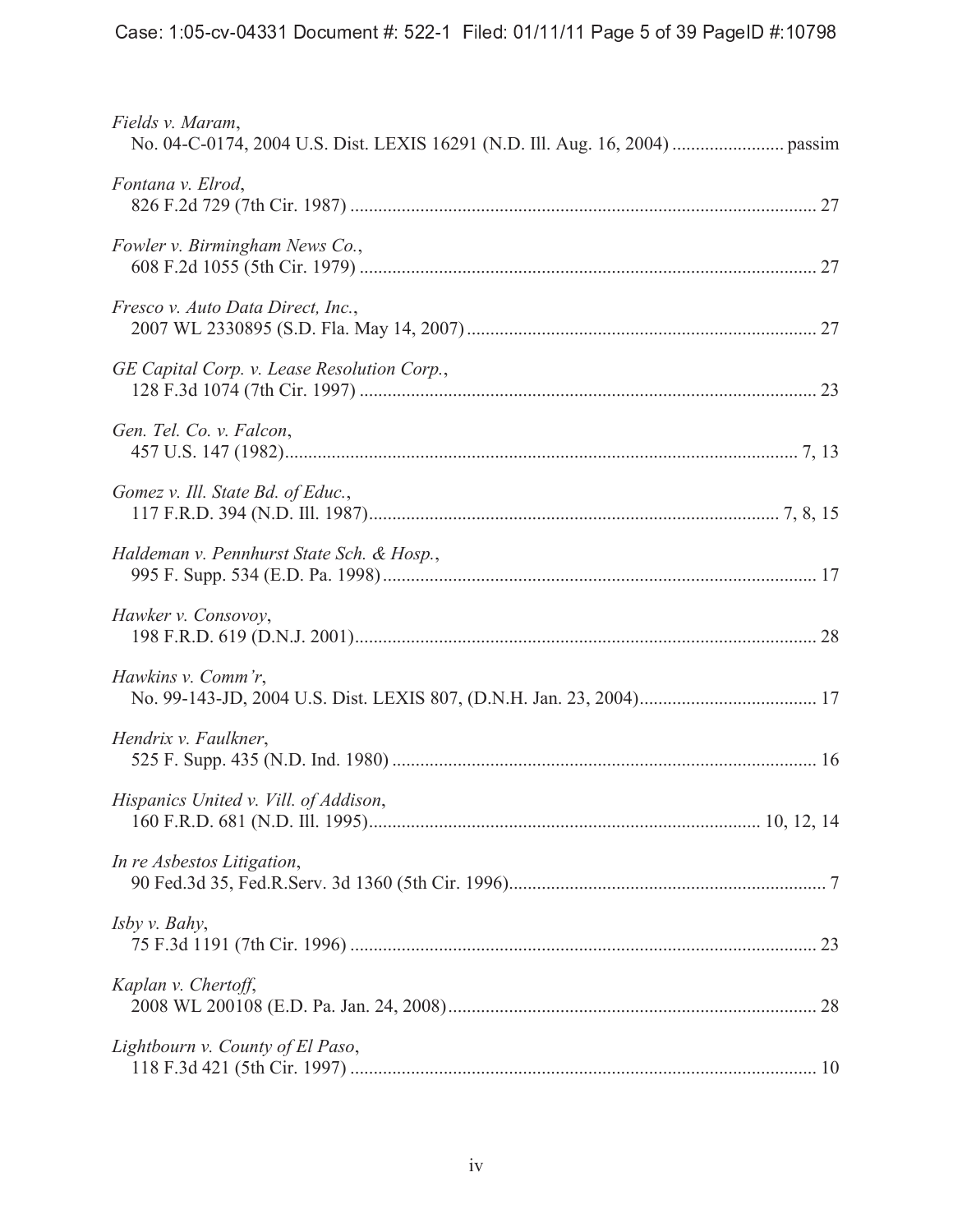| Long v. Thornton Township High Sch.,               |  |
|----------------------------------------------------|--|
|                                                    |  |
| Maley v. Del Global Techs. Corp.,                  |  |
| Marisol A. v. Guiliani,                            |  |
| Mars Steel v. Continental Ill. Nat'l Bank & Trust, |  |
| Martin v. Taft,                                    |  |
| Midwest Cmty. Council v. Chicago Park Dist.,       |  |
| Olmstead v. L.C.,                                  |  |
| Patterson v. Gen. Motors Corp.,                    |  |
|                                                    |  |
| Riordan v. Smith Barney,                           |  |
|                                                    |  |
| Rolland v. Cellucci,                               |  |
| Rosario v. Livaditis,                              |  |
| Small v. Sullivan,                                 |  |
| Swanson v. Am. Consumer Indus.,                    |  |
| Van Horn v. Trickey,                               |  |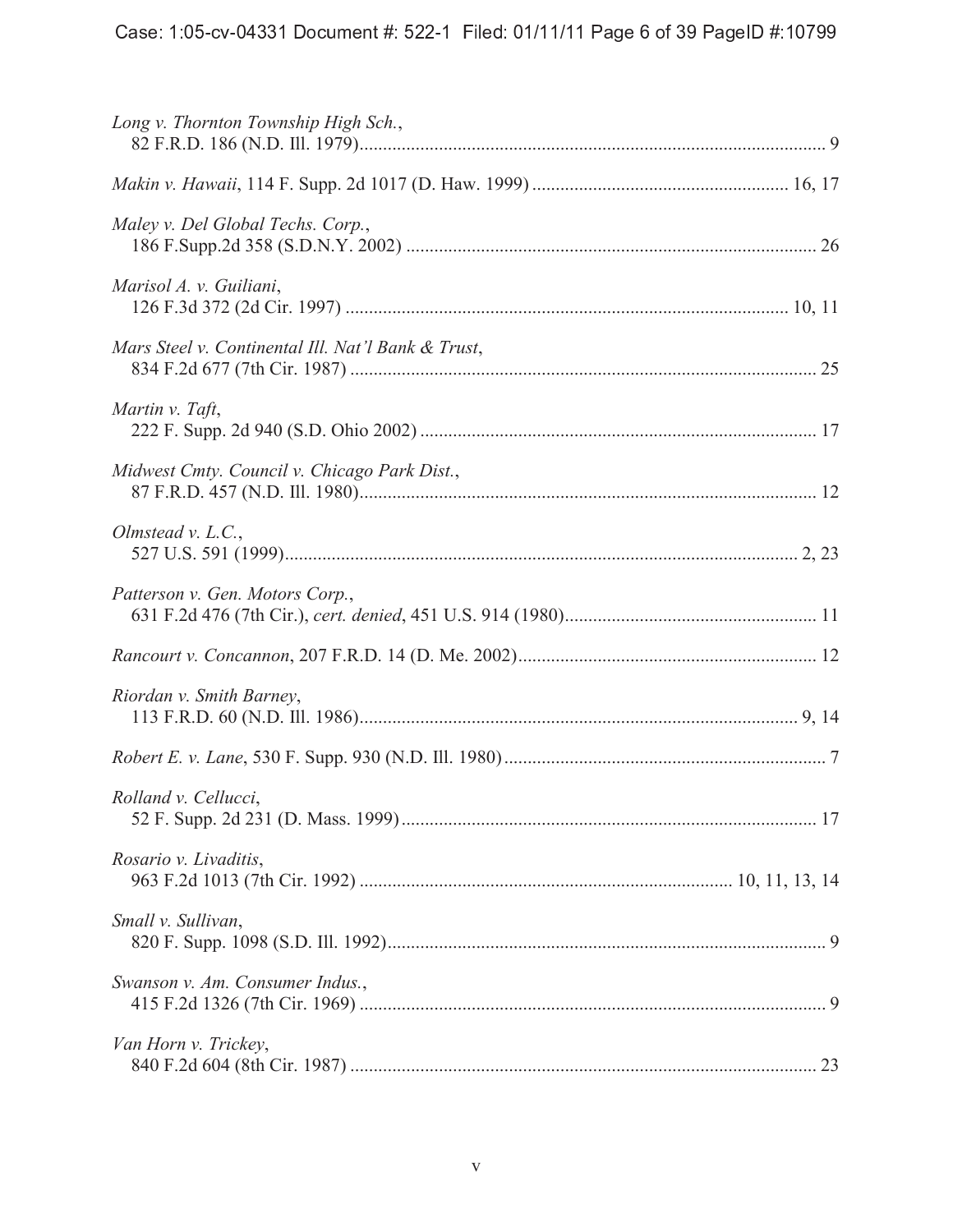| Wal-Mart Stores, Inc. v. Visa U.S.A., Inc.,                                     |  |
|---------------------------------------------------------------------------------|--|
| Walsh v. Great Atlantic & Pacific Tea Co.,                                      |  |
| Wellman v. Faulkner,                                                            |  |
| Williams v. Blagojevich,                                                        |  |
| Wyatt v. Poundstone,                                                            |  |
| <b>Statutes</b>                                                                 |  |
|                                                                                 |  |
|                                                                                 |  |
|                                                                                 |  |
|                                                                                 |  |
| <b>Other Authorities</b>                                                        |  |
| 4 Robert Newberg, NEWBERG ON CLASS ACTIONS § 11:25 at 38 (4th ed. 2002) 22, 25  |  |
| David F. Herr, MANUAL FOR COMPLEX LITIGATION, FOURTH ("MANUAL FOURTH"), § 30.41 |  |
| <b>Rules</b>                                                                    |  |
|                                                                                 |  |
|                                                                                 |  |
|                                                                                 |  |
|                                                                                 |  |
|                                                                                 |  |
|                                                                                 |  |
|                                                                                 |  |
|                                                                                 |  |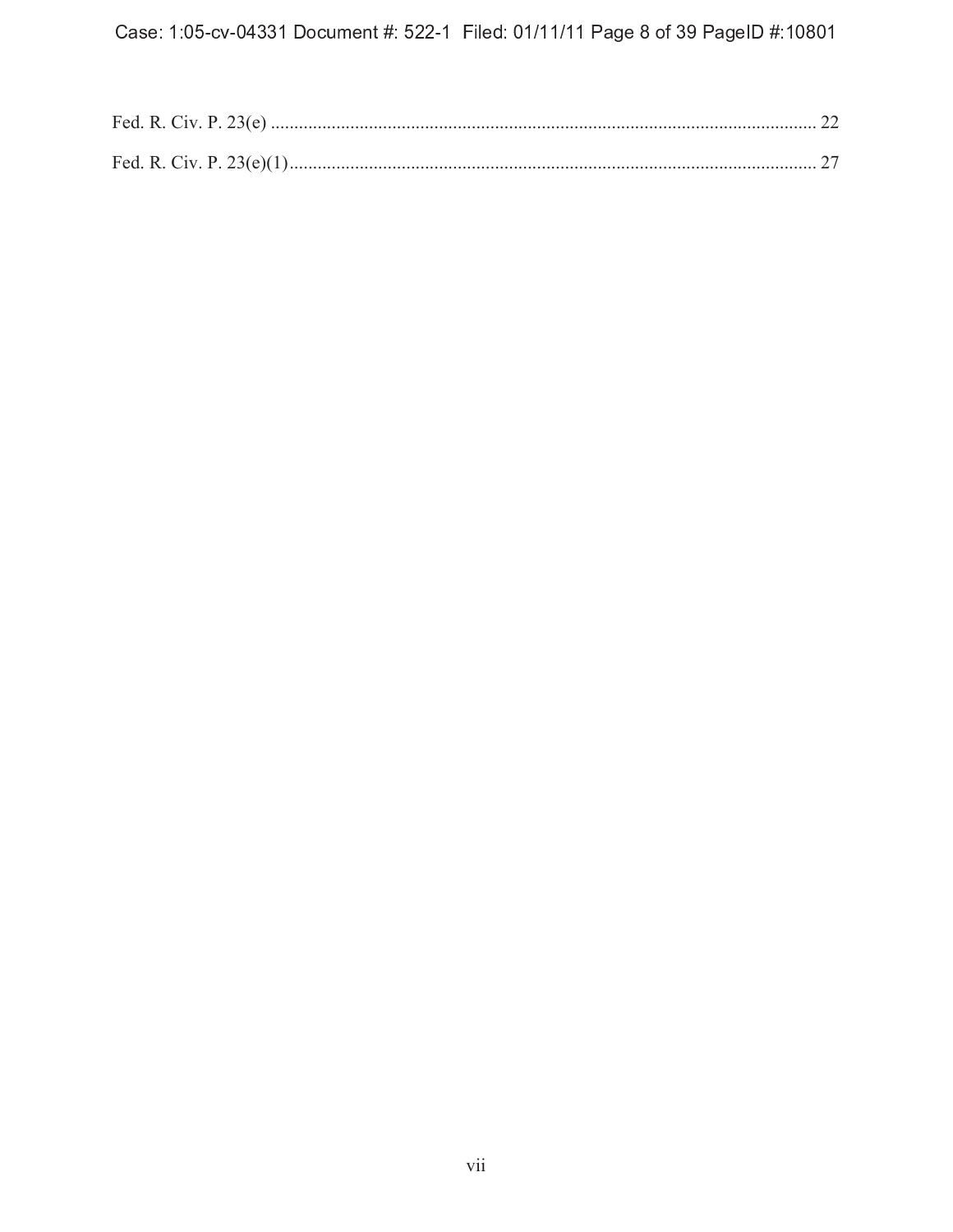### $\bullet$  . The second contract the second contract of the second contract  $\bullet$  . In the second contract of the second contract of the second contract of the second contract of the second contract of the second contract of the

Plaintiffs Stanley Ligas, Jamie McElroy, David Cicarelli, Isaiah Fair, and Jennifer Wilson, on behalf of themselves and all others similarly situated ("Plaintiffs"), and Defendants Barry Maram<sup>1</sup> and Michelle R.B. Saddler, submit this joint memorandum in support of their Motion for Settlement Class Certification, Preliminary Approval of Consent Decree, and Approval of Notice Plan ("Motion"). For the reasons explained below, certification of the narrowly defined settlement class addressed by the recently executed proposed Consent Decree ("Decree," attached as Exhibit A) entered into between the Plaintiffs, Defendants and Intervenors is appropriate.<sup>2</sup> The proposed Decree is fair, reasonable, and provides substantial benefits to those individuals who affirmatively seek Community-Based Services and/or placement in a Community-Based Setting<sup>3</sup>, while protecting the interests of individuals who are happy with the care they currently receive and/or have no interest in receiving such services. This Court should certify the proposed class, grant preliminary approval of the Decree, adopt the Notice Plan and related proposed forms of notice (attached hereto as Exhibit B) and proceed to consider any objections to the Decree and final approval.

#### **BACKGROUND**

 $\overline{a}$ 

<sup>&</sup>lt;sup>1</sup> Since this lawsuit was filed, Julie Hamos has succeeded Mr. Maram as the Director of the Illinois Department of Healthcare and Family Services. Pursuant to Fed. R. Civ. P. 25(d), Ms. Hamos, as the successor to Mr. Maram, is deemed "automatically substituted as a party." The Parties respectfully request that this Court enter an Order consistent therewith.

 $2^2$  As set forth in the Decree, Intervenors, with the exception of the Mt. St. Joseph's Intervenors, join in the Motion to approve the Decree, and have represented to Plaintiffs' counsel that they do not oppose certification of the proposed class and approval of the proposed Notice Plan. Counsel for the Mt. St. Joseph Intervenors represented to Plaintiffs' counsel that he does not anticipate any objections from his clients to the proposed Decree, as well as the relief sought in the Motion, but simply was not able to obtain client consent prior to filing.

<sup>&</sup>lt;sup>3</sup> The terms "Community-Based Services" and "Community-Based Setting" are defined in the Decree at page 4.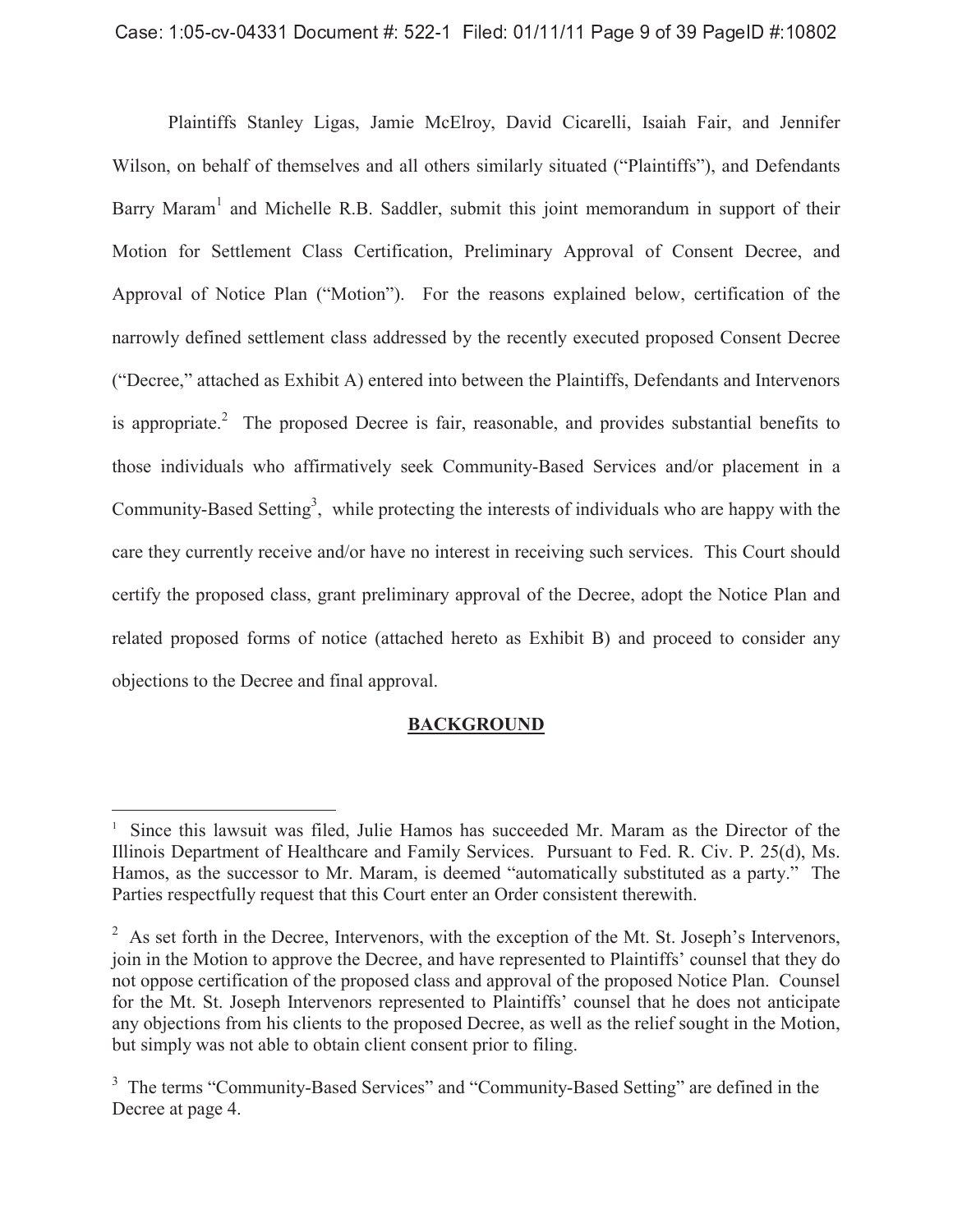This action, as originally filed on July 28, 2005, and as the Second Amended Complaint continued to set forth, seeks to provide the choice of community placement to adults with developmental disabilities in compliance with Title II of the Americans with Disabilities Act, 42 U.S.C. § 12132, Section 504 of the Rehabilitation Act, 29 U.S.C. § 794(a), Title XIX of the Social Security Act, 42 U.S.C. §§ 1396-1396v, and the Supreme Court's integration mandate in *Olmstead v. L.C.*, 527 U.S. 591 (1999). Among other things, the *Olmstead* decision requires the State to develop a comprehensive, effectively working plan to offer individuals with developmental disabilities services in the most integrated setting appropriate to their needs. The named Plaintiffs are five adults with developmental disabilities who currently reside in Intermediate Care Facilities for individuals with Developmental Disabilities ("ICFs-DD"), or who reside in a Family Home and are in need of community-based services or placement, *and* who have affirmatively requested to receive Community-Based Services or placement in a Community-Based Setting. Defendants, named in their official capacities, operate the Illinois Department of Healthcare and Family Services ("HFS") and the Illinois Department of Human Services ("DHS").<sup>4</sup> Those agencies are responsible for administering Illinois' programs for providing services to persons with developmental disabilities. Intervenors are Illinois residents with developmental disabilities who have intervened in this lawsuit to ensure that the State of Illinois continues to meet its obligations to provide ICF-DD services. Plaintiffs, Defendants and Intervenors have agreed to all of the terms and relief set forth in the Decree.

The Class encompassed within the scope of the previously proposed consent decree agreed to by the Plaintiffs and Defendants in their first attempt to settle this matter included all developmentally disabled adults who either reside in ICFs-DD with nine or more beds or are at

 $\overline{a}$ 

<sup>4</sup> As stated above, Defendant Barry Maram has been succeeded by Julie Hamos and therefore no longer operates HFS.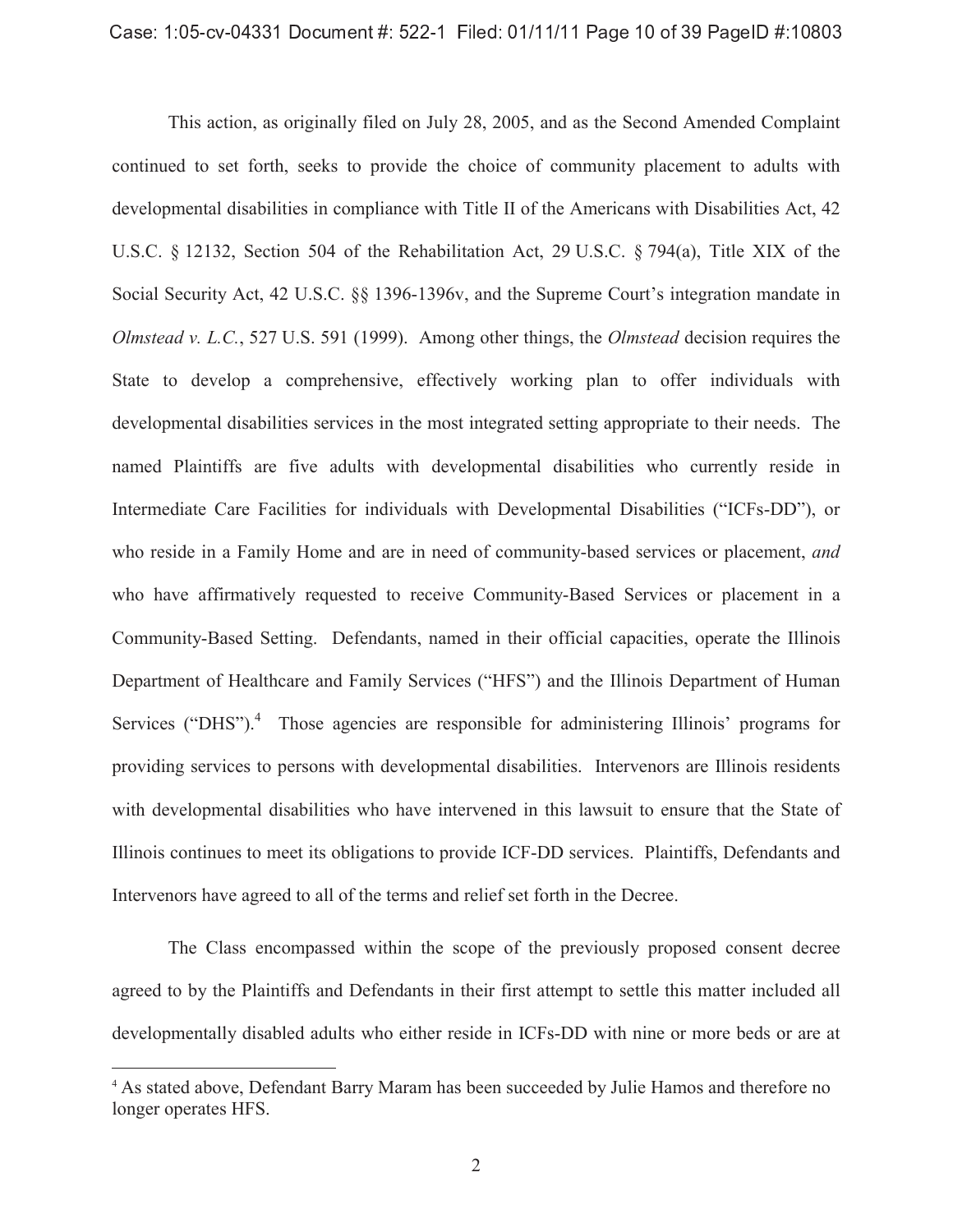#### $\bullet$  . The second contract the second contract of the second contract  $\bullet$  . In the second contract of the second contract of the second contract of the second contract of the second contract of the second contract of the

risk of being placed in an ICF-DD. (CM/ECF Doc. Nos. 326, 327.) Due to the concern expressed by a large number of guardians and/or family members of persons within that group - who either had no interest in, or objected to even being considered for Community-Based Services or a placement in a Community-Based Setting -- about the potential impact of the broadly applicable provisions of that earlier proposed decree, on July 7, 2009, the Court entered an Order denying approval of that decree and vacating its prior Order certifying the class. (CM/ECF Doc. No. 420.) In its decertification Order, the Court explained that "the class definition fails to restrict the class to developmentally disabled individuals that are eligible for, and desire, community placement." (*Id.* at p. 2.) All of the concerns previously expressed by the Court have been rectified by the Decree now presented.

Following the Court's July 7, 2009 Order, Plaintiffs filed their Second Amended Complaint on August 31, 2009, in which Plaintiffs sought relief for a significantly revised class specifically limited to those individuals who are expressly seeking Community-Based Services and/or placement in a Community-Based Setting. (CM/ECF Doc. No. 485). On or about January 11, 2010, Plaintiffs and Defendants agreed to settle this matter and entered into a second proposed consent decree. (CM/ECF Doc. No. 462-1.) On January 25, 2010, Plaintiffs and Defendants jointly moved for class certification and preliminary approval of the second proposed consent decree. (CM/ECF Doc. No. 455.) On February 11, 2010, approximately 2,000 individuals with developmental disabilities (through their guardians) who reside at, or wish to reside at, ICFs-DD, (collectively, the "Intervenors"), sought to intervene as Defendants for the limited purpose of participating in the Court's consideration of class certification and preliminary and final approval of that proposed consent decree. (CM/ECF Doc. No. 465.)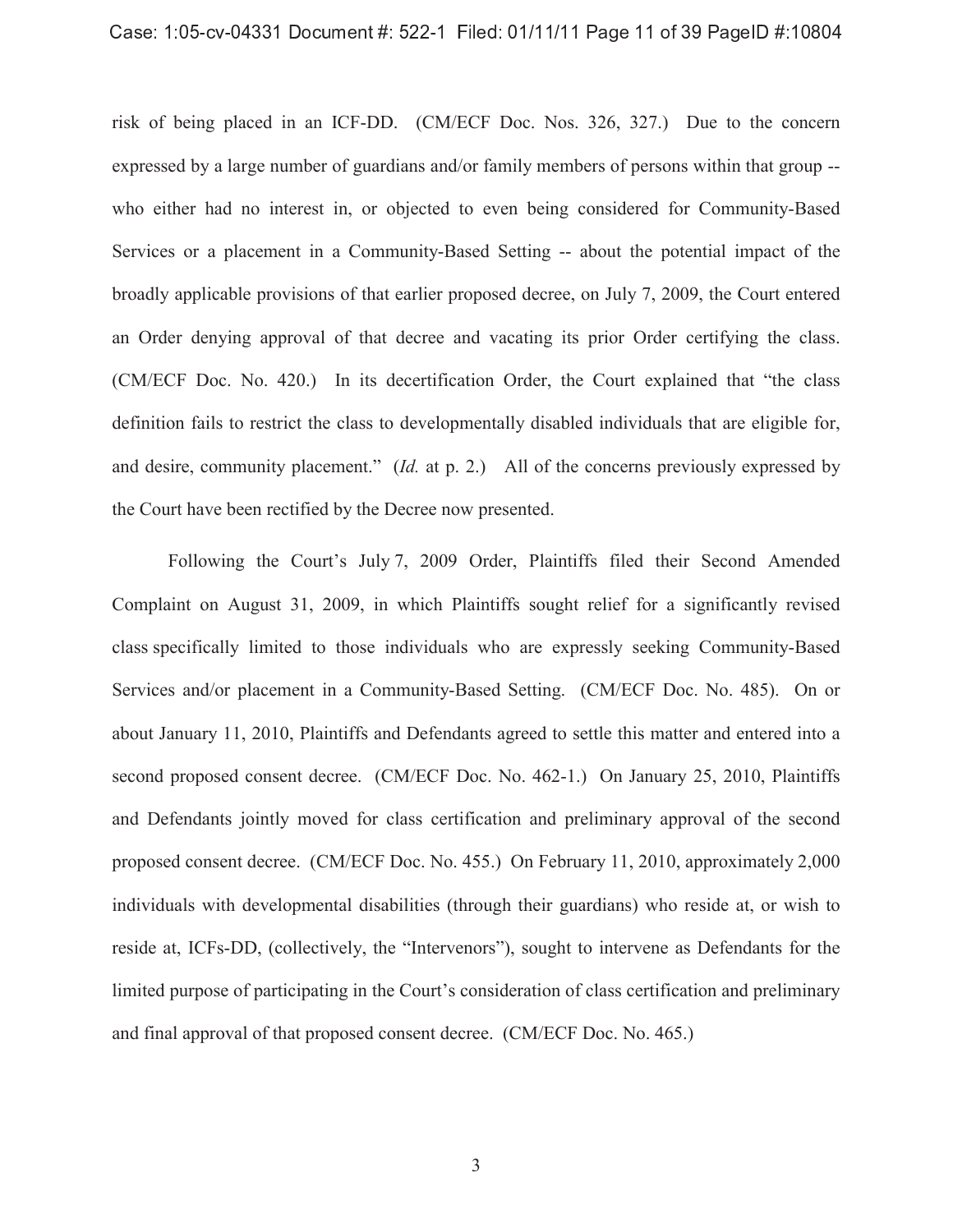The Court granted the Intervenors' motion on April 7, 2010, denied the Plaintiffs' and Defendants' joint motion without prejudice, and instructed the Parties to work together to seek a mutually agreeable resolution of the case. (CM/ECF Doc. No. 479.) Since that time, those parties have met on numerous occasions to negotiate and draft the terms of a proposed agreement that will provide substantial benefits to those individuals who affirmatively seek Community-Based Services and/or placement in a Community-Based Setting, while protecting the interests of individuals who are happy with the care they currently receive and/or have no interest in receiving such services. Those efforts were successfully concluded with the completion of a new, more focused and limited Decree and a Notice Plan. Indeed, both the class and the proposed relief granted to that class are significantly revised and squarely address the concerns previously expressed by the Court and the Intervenors.

First and foremost, with respect to the "desire" and "choice" of individuals, the class is expressly defined to include only those individuals who have actually requested community services or placements. To that end, Plaintiffs and Defendants jointly move this Court to certify a class consisting of individuals with developmental disabilities for whom Defendants have a "Current Record" (as defined in the Decree) reflecting that the individual has affirmatively requested Community-Based Services and/or placement in a Community-Based Setting. The proposed class expressly does *not* include any individual who objected to the proposed consent decree that was the subject of the July 1, 2009 Fairness Hearing. Nor will the relief provided in the Decree impact or impair the rights of individuals who wish to remain in an ICF-DD and/or oppose Community-Based Services or placement in a Community-Based Setting.<sup>5</sup>

 $\overline{a}$ 

<sup>&</sup>lt;sup>5</sup> The Decree gives those individuals multiple opportunities to change their minds and affirmatively request such services, thus allowing them to join the class, if and when they choose to do so.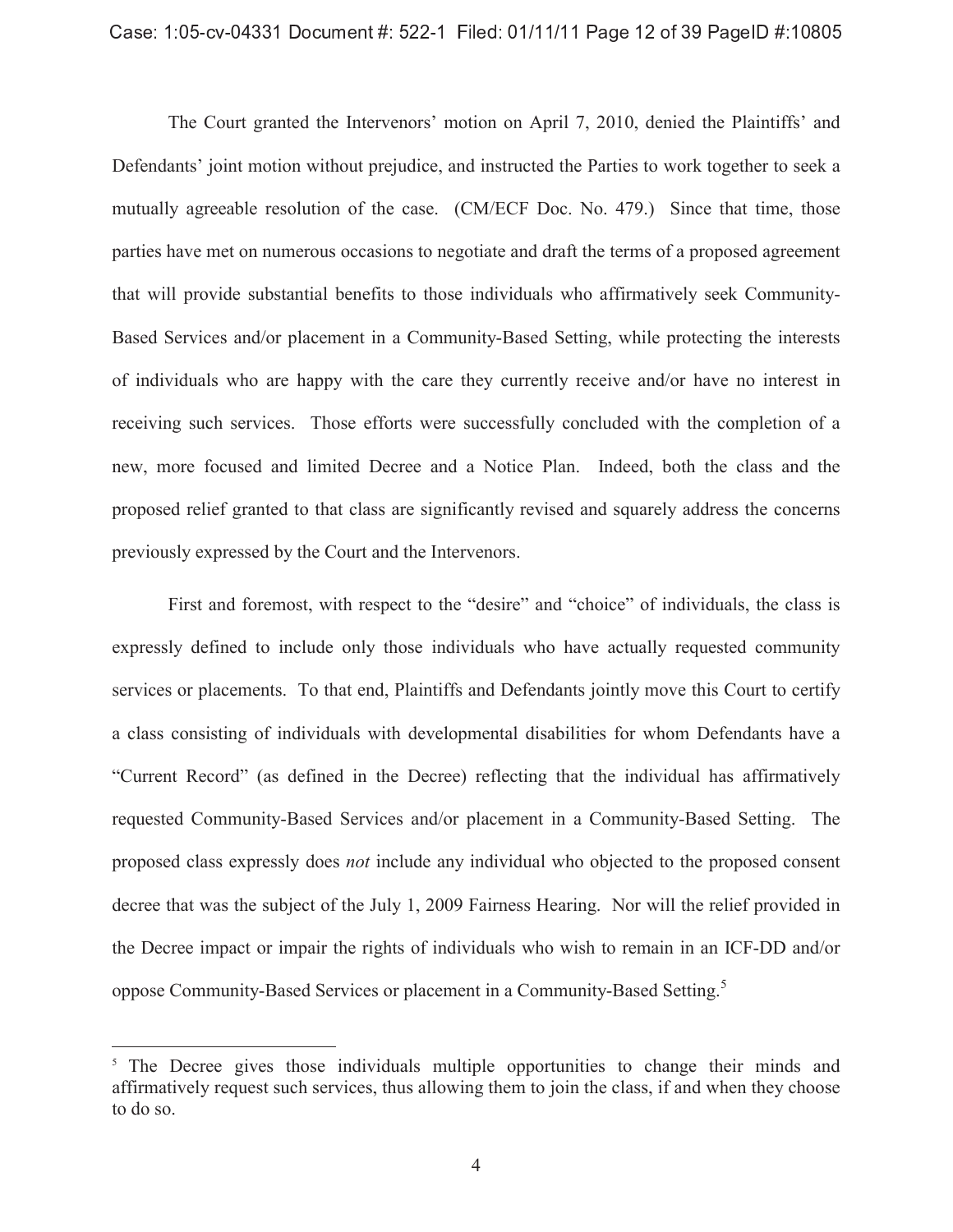Second, with respect to "eligibility," as a matter of law, all individuals who are "eligible" to receive services in an ICF-DD are "eligible" to be considered for community services because the eligibility criteria for community services under both Illinois and federal law are virtually identical to the criteria for placement in an ICF-DD. *Biekert v. Maram*, 388 Ill. App. 3d 1114, 1121, 905 N.E.2d 357, 364 (Ill. App. Ct. 2009) ("Pursuant to federal and state law and its own documentation, the [Home and Community-Based Services for the Developmentally Disabled] waiver program is available only to recipients who, in the absence of the waiver services, would require the Medicaid-covered level of care provided in an  $ICF/MR$ ,  $6$  in that the waiver services are an alternative to an ICF/MR placement"); 59 Ill. Adm. Code §120.50 ("The target population to be served under [Illinois' Waiver Program] is Medicaid-eligible Illinois adults with developmental disabilities who otherwise would require services in a State-operated developmental center or a community ICF/MR."). Thus, the members of the proposed class - those individuals who (i) currently live in ICFs-DD or who otherwise are eligible to live in ICFs-DD, *and* (ii) who have expressly requested Community-Based Services and/or placement in a Community-Based Setting -- are all indisputably "eligible" to be considered for such services by the State of Illinois should they affirmatively request them.

Third, the Decree resolves the concerns previously raised by the Intervenors. In particular, and as stated above, the Decree in no way affects the rights of individuals who choose to reside in ICFs-DD or otherwise do not wish to receive Community-Based Services or placement in a Community-Based Setting. Resources necessary to meet the needs of those individuals who choose to reside in ICFs-DD will continue to be made available and such resources will not be affected by Defendants' fulfillment of their obligations under the Decree.

 6 ICF/MR is the federal term for the facilities that Illinois refers to as ICFs-DD.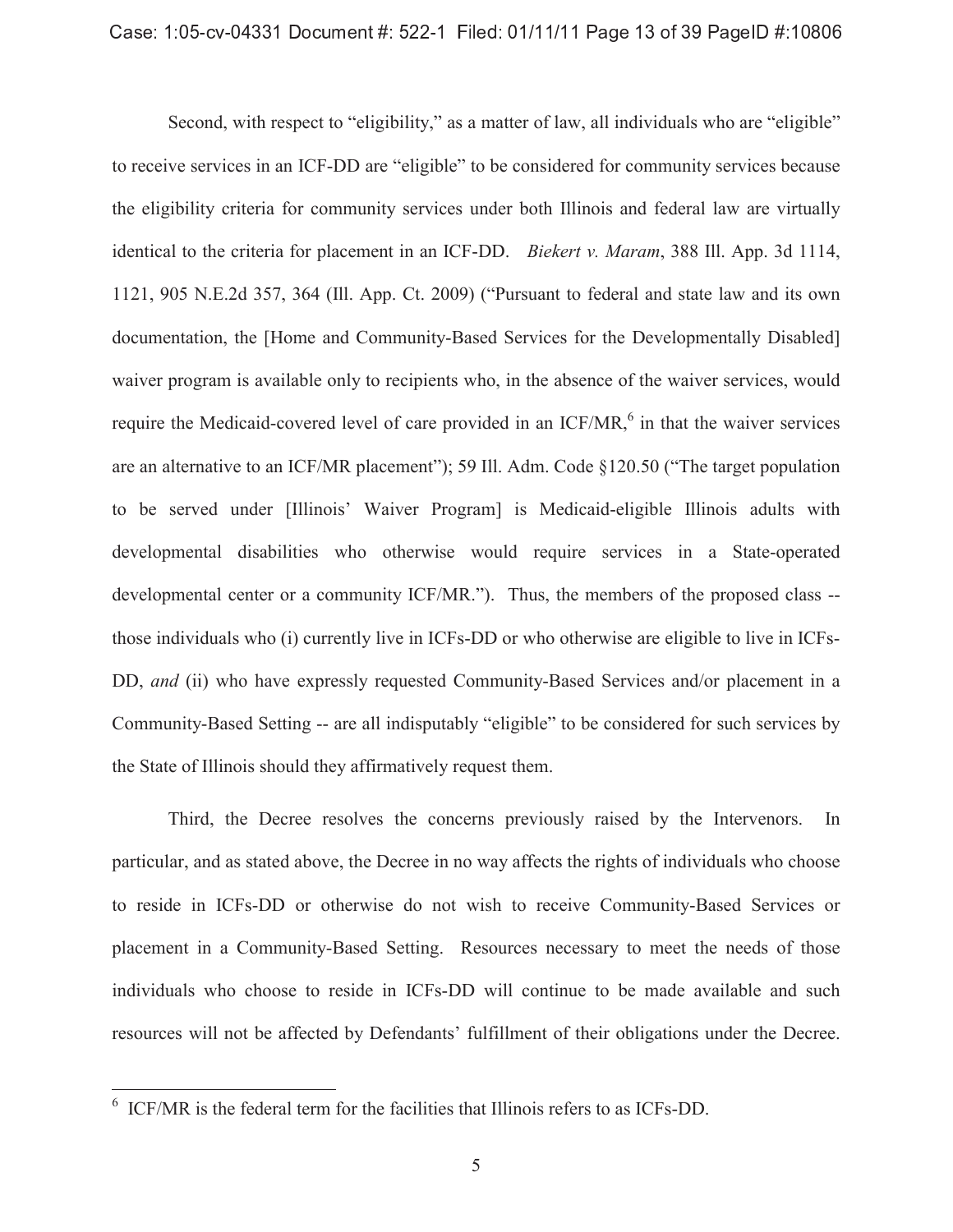In addition, the Decree affords Intervenors' and their counsel a role in creating and implementing an Implementation Plan (as defined in the Decree) to accomplish the obligations and objectives set forth in the Decree.

## **CLASS CERTIFICATION IS APPROPRIATE**

In connection with the agreement set forth in the Decree, Plaintiffs, Defendants and Intervenors have stipulated to certifying the following two sub-classes for purposes of settlement:

1) Adult individuals in Illinois:

(a) who have mental retardation and/or other developmental disabilities within the meaning of the ADA, 42 U.S.C. § 12131(2) and the Rehabilitation Act, 29 U.S.C.  $\frac{6}{7}$  794(a), and who qualify for Medicaid Waiver services;

(b) who reside in private ICFs-DD with nine or more residents; and

(c) for whom Defendants (including Defendants' agencies, employees, contractors and agents, and those acting in concert with them) have a Current Record reflecting that the individual has affirmatively requested to receive Community-Based Services or placement in a Community-Based Setting; or

2) Adult individuals in Illinois:

(a) who have mental retardation and/or other developmental disabilities within the meaning of the ADA, 42 U.S.C. § 12131(2) and the Rehabilitation Act, 29 U.S.C.  $\frac{6}{7}$  794(a), and who qualify for Medicaid Waiver services;

(b) who reside in a Family Home and are in need of Community-Based Services or placement in a Community-Based Setting; and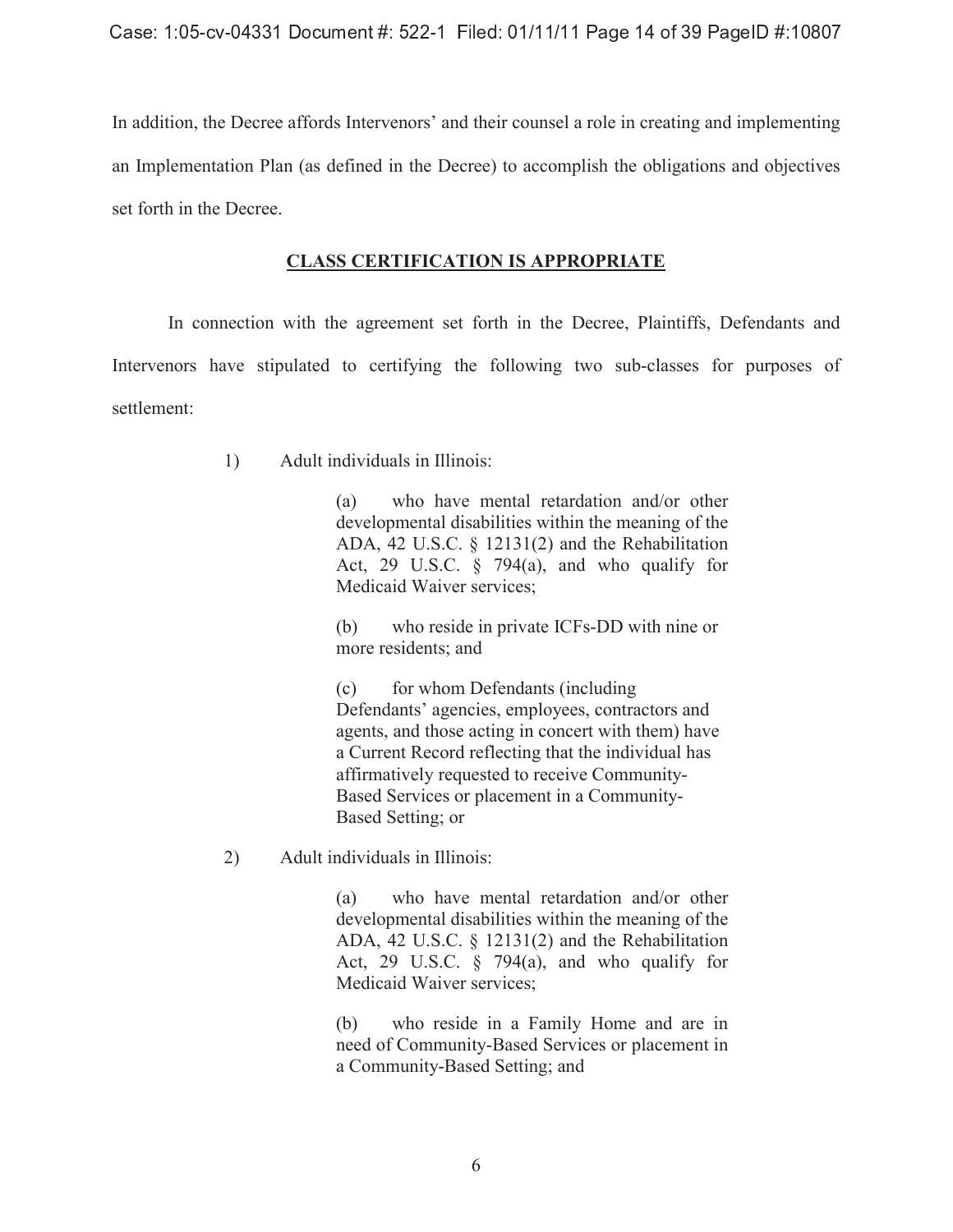(c) for whom Defendants (including Defendants' agencies, employees, contractors and agents, and those acting in concert with them) have a Current Record reflecting that the individual has affirmatively requested to receive Community-Based Services or placement in a Community-Based Setting.<sup>7</sup>

For the reasons discussed below, this class meets the requirements of both Rules 23(a) and  $(b)$ .

### **A. PLAINTIFFS MEET THE REQUIREMENTS OF RULE 23(a)**

The overriding objective of class certification pursuant to Federal Rule 23 is to obtain "economies of time, effort and expense." Advisory Committee's Notes on Fed.R.Civ.P. 23(b)(3), 28 U.S.C. App., p 697. It is entirely proper for Plaintiffs, Defendants and Intervenors to negotiate a proposed settlement prior to certification. Although a court should consider the settlement agreement when deciding certification issues, *In re Asbestos Litigation*, 90 Fed.3d 35, Fed.R.Serv. 3d 1360 (5th Cir. 1996), it is settled that a class action must meet the requirements of Fed.R.Civ.P. 23 when certified for settlement purposes. *Amchem Products, Inc., v. Windsor*, 521 U.S. 591, 614 (1997).

When determining a class under Rule 23(a), the Court may not consider the merits of Plaintiffs' claims and must take all factual allegations in the complaint as true. *Eisen v. Carlisle & Jacquelin*, 417 U.S. 156, 177 (1974); *Gomez v. Ill. State Bd. of Educ.*, 117 F.R.D. 394, 398 (N.D. Ill. 1987). Additionally, civil rights cases alleging discriminatory policies or practices are "by definition" class actions, provided they meet the other requirements of Rule 23(a). *Gen. Tel. Co. v. Falcon*, 457 U.S. 147, 157 (1982); *see also Amchem*, 521 U.S. at 614; *Robert E. v. Lane*, 530 F. Supp. 930, 944 (N.D. Ill. 1980) (a case alleging civil rights violations in an institutional

 $\overline{a}$ 

<sup>&</sup>lt;sup>7</sup> The terms "Current Record", "Developmental Disabilities", "ICFs-DD", are defined in the Decree at pages 3-7.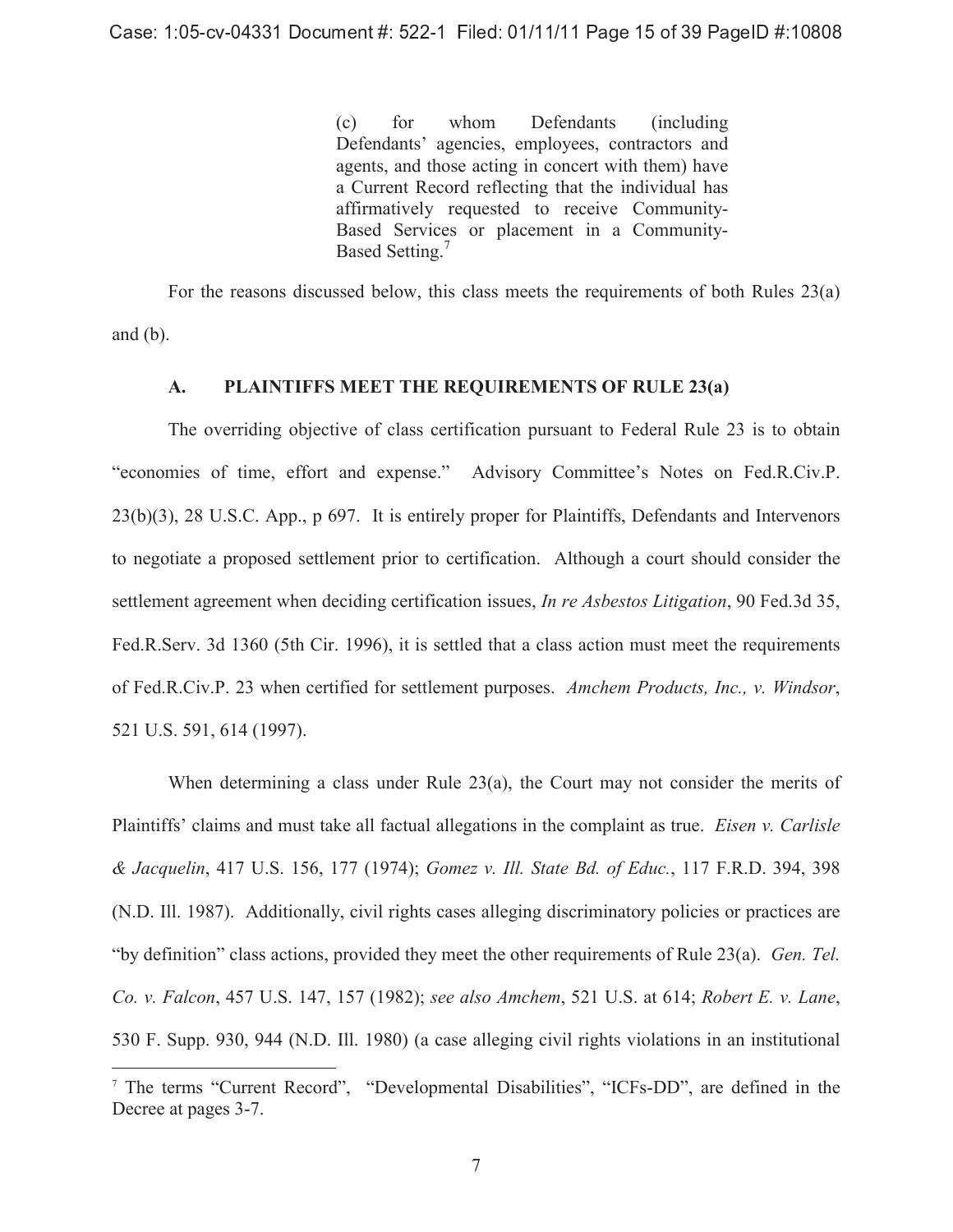#### $\bullet$  . The second contract the second contract of the second contract  $\bullet$  . In the second contract of the second contract of the second contract of the second contract of the second contract of the second contract of the

setting represents a "prototypical candidate" for class certification). In particular, class certification is routinely allowed in civil rights cases alleging states' violations of the community integration mandates of the Americans with Disabilities Act. *See Colbert v. Blagojevich*, 2008 WL 4442597, \*10 (N.D. Ill. Sept. 29, 2008) (J. Lefkow) (certifying class consisting of "all Medicaid-eligible adults with disabilities in Cook County, Illinois, who are being, or may in the future be, unnecessarily confined to nursing facilities and who, with appropriate supports and services, may be able to live in a community setting"); *Williams v. Blagojevich*, 2006 WL 3332844, \*5 (N.D. Ill. Nov. 13, 2006) (J. Hart) (certifying class consisting of Illinois residents who "(a) have a mental illness; (b) are institutionalized in a privately owned Institution for Mental Diseases; and (c) with appropriate supports and services may be able to live in an integrated community setting"). $8$ 

Under Rule  $23(a)$ , courts may certify a class when 1) its members are so numerous that joinder of all claims is impracticable, 2) there are questions of law or fact common to the class, 3) the claims of the representative parties are typical of the class claims, and 4) the representative parties and their counsel will fairly and adequately protect the interests of the class. Fed. R. Civ. P. 23(a); *Alliance to End Repression v. Rochford*, 565 F.2d 975, 977 (7th Cir. 1977); *Fields v. Maram*, No. 04-C-0174, 2004 U.S. Dist. LEXIS 16291 at \*8-\*9 (N.D. Ill. Aug. 16, 2004). Additionally, courts have recognized two implied requirements under Rule 23(a): the class must be readily identifiable and the named plaintiffs must be part of the class. *Alliance to End Repression*, 565 F.2d at 977-78; *Gomez*, 117 F.R.D. at 397-98. As shown below, the proposed class here easily meets all of these requirements.

 $\overline{a}$ 

<sup>&</sup>lt;sup>8</sup> Most recently, Judge Hart granted preliminary approval of the proposed Consent Decree in that action which was largely modeled on the Decree that Plaintiffs and Defendants seek approval of here. *See Williams v. Quinn*, 2010 WL 3894359 (N.D. Ill. Sept. 29, 2010).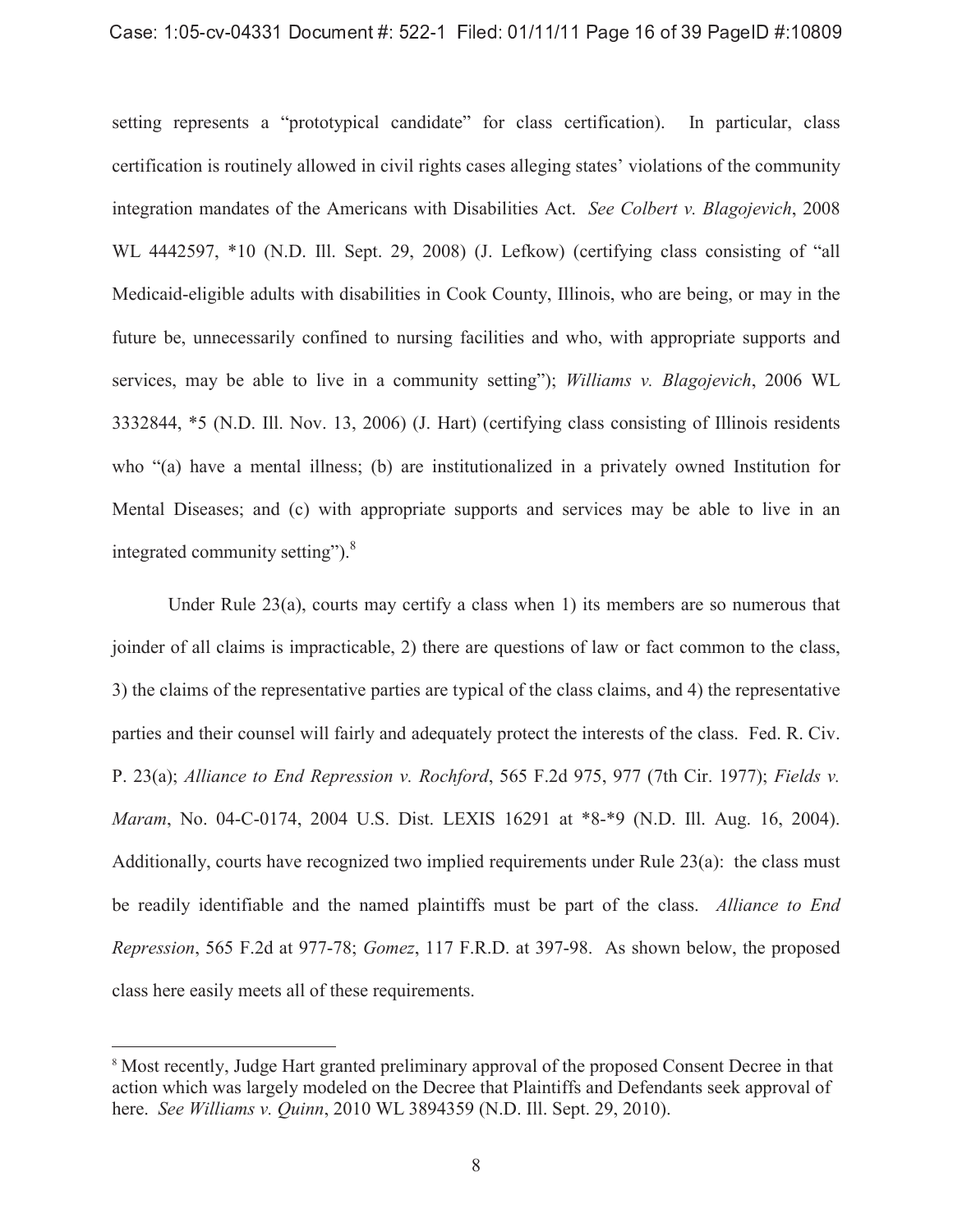### **1. Joinder Would Be Impracticable**

Although commonly referred to as the "numerosity" requirement, "the crux of the numerosity requirement is not the number of interested persons *per se*, but the practicality of their joinder into a single suit." *Arenson v. Whitehall Convalescent & Nursing Home*, 164 F.R.D. 659, 663 (N.D. Ill. 1996) (quoting *Small v. Sullivan*, 820 F. Supp. 1098, 1109 (S.D. Ill. 1992)). While the number of class members is an important factor, others include "judicial economy, geographic diversity of class members, and the ability of individual class members to institute individual lawsuits …." *Id.*; *see also Riordan v. Smith Barney*, 113 F.R.D. 60, 61 (N.D. Ill. 1986) ("[T]he test for impracticability of joinder is not simply a test for the number of class members"). Under these guidelines, this Court has certified classes with as few as 29 members. *Riordan*, 113 F.R.D. at 61; *see also Swanson v. Am. Consumer Indus.*, 415 F.2d 1326, 1333 (7th Cir. 1969) (40 members sufficient).

In this case, there is no question joinder is impracticable. Defendants have previously acknowledged that just through their Prioritization of Urgency of Need for Services (PUNS) database, at least 300 current ICF-DD residents and more than 4,000 individuals with developmental disabilities who live at home had requested placement in Community-Based Settings or Community-Based Services. *See* Second Am. Compl. ¶89. Based on these numbers alone, joinder is impracticable. *See Long v. Thornton Township High Sch.*, 82 F.R.D. 186, 189 (N.D. Ill. 1979) (plaintiff not required to specify exact size of class as long as good-faith estimate is provided); *Fields*, 2004 U.S. Dist. LEXIS 16291 at \*13 ("[I]t is appropriate for the Court to make such common sense assumptions in determining whether the numerosity requirement is met"); *Wyatt v. Poundstone*, 169 F.R.D. 155, 164 (M.D. Ala. 1995) (in case on behalf of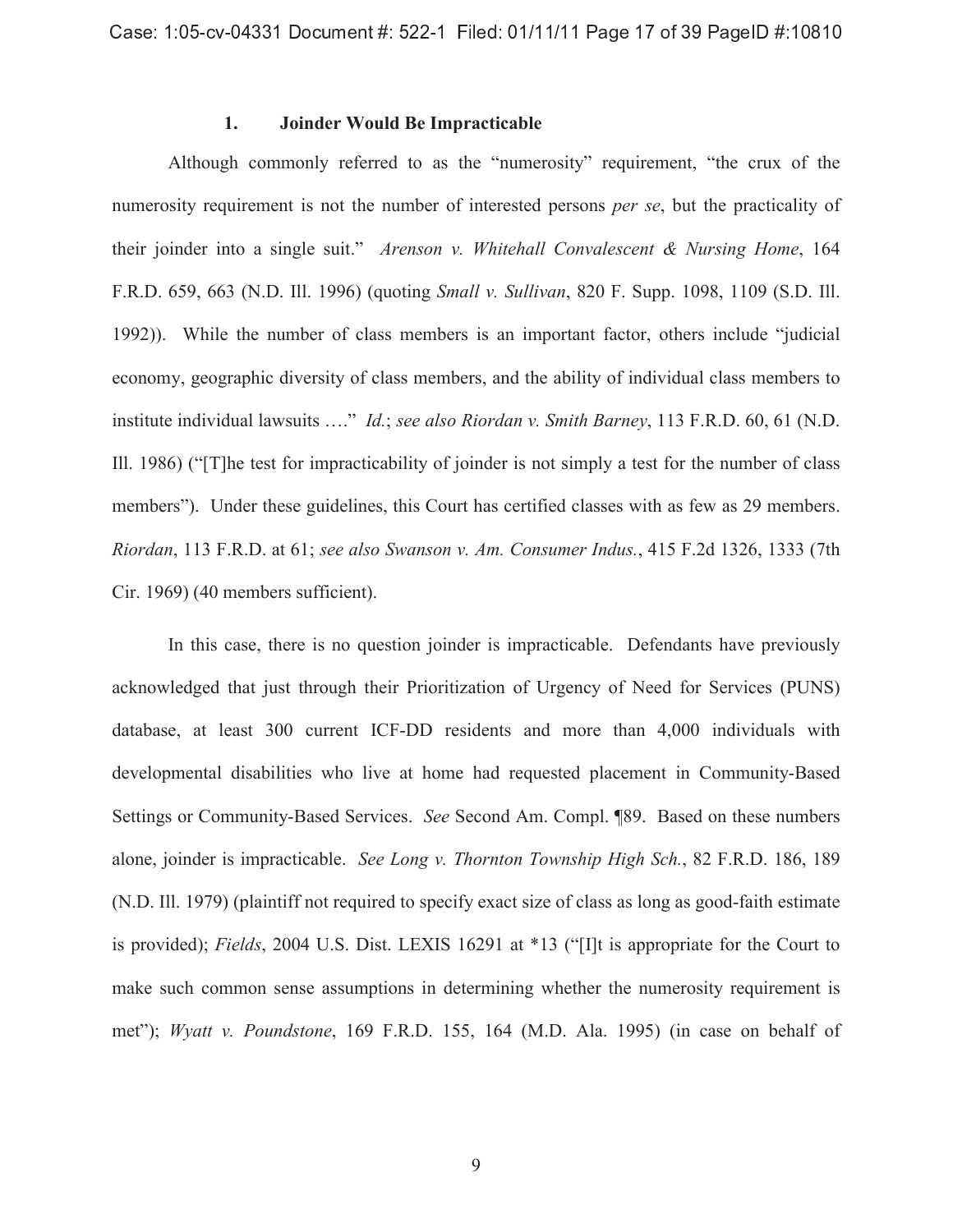#### -   !  !

institutionalized persons with mental retardation, numerosity was met because "[t]here are approximately 1,000 mentally retarded individuals in the defendants' institutions …").

Other circumstances also point to impracticability of joinder. As Medicaid recipients, class members are located throughout the state and do not have the financial means to bring individual lawsuits. *Fields*, 2004 U.S. Dist. LEXIS 16291 at \*18 ("Because the class members reside throughout the state, and because they are disabled and therefore are often of limited financial resources, joinder would be particularly difficult in this case."); *Arenson*, 164 F.R.D. at 663 ("Class members who are residents of a nursing home may also lack the ability to pursue their claims individually."). Finally, judicial economy plainly would be served by consolidating the actions of all similarly-situated persons rather than having them litigate individually. *Arenson*, 164 F.R.D. at 663.

#### **2. There Are Questions of Law and Fact Common to the Class**

Rule 23(a) requires that there "need be only a single issue common to all members of the class." *Edmondson v. Simon*, 86 F.R.D. 375, 380 (N.D. Ill. 1980); *Hispanics United v. Vill. of Addison*, 160 F.R.D. 681, 688 (N.D. Ill. 1995). "A common nucleus of operative fact is usually enough to satisfy the commonality requirement of Rule 23(a)(2)." *Rosario v. Livaditis*, 963 F.2d 1013, 1018 (7th Cir. 1992). *See also Lightbourn v. County of El Paso*, 118 F.3d 421, 425 (5th Cir. 1997) ("The commonality test is met when there is at least one issue, the resolution of which will affect all or a significant number of the putative class members.") (citations omitted); *Baby Neal v. Casey*, 43 F.3d 48, 55 (3d Cir. 1994) (commonality met where "named plaintiffs share at least one question of fact or law with the grievances of the prospective class"); *Marisol A. v. Guiliani*, 126 F.3d 372, 375 (2d Cir. 1997) (class must "share a common question of law or fact").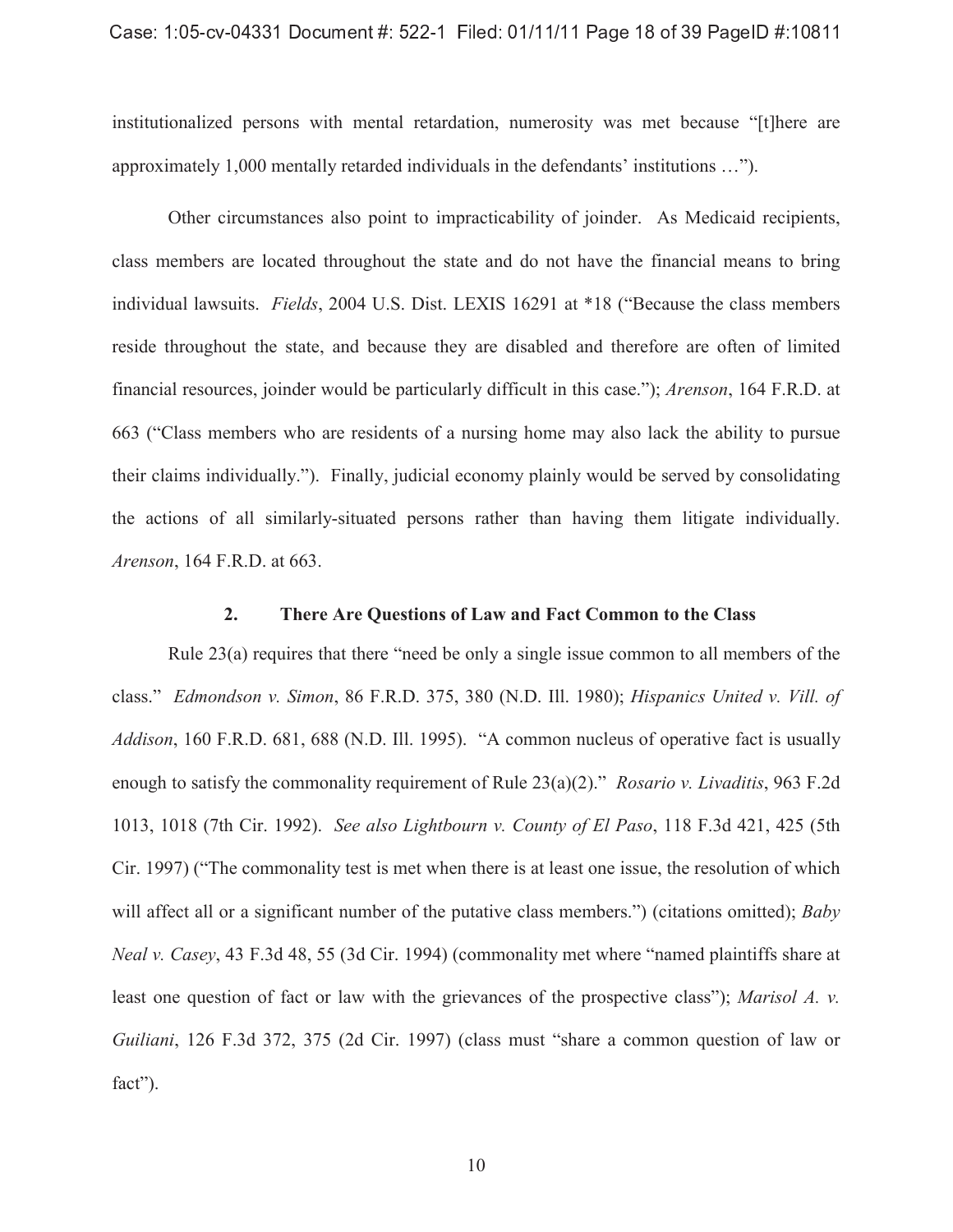#### -    !

Even when the effect on each class member differs, an allegation that the defendant's discriminatory policy or practice affects the class as a whole will suffice to prove commonality of claims. *Rosario*, 963 F.2d at 1017 ("The fact that there is some factual variation among class grievances will not defeat a class action.") (citing *Patterson v. Gen. Motors Corp.*, 631 F.2d 476, 481 (7th Cir.), *cert. denied*, 451 U.S. 914 (1980)). Thus, even if each class member's remedy differs, there is commonality if the injury flows from the same discriminatory acts or omissions. *See Marisol A.*, 126 F.3d at 376 (in class action involving foster children, "[t]he unique circumstances of each child do not compromise the common question of whether, as plaintiffs allege, defendants have failed to meet their federal and state law obligations").

In this action, Plaintiffs have challenged the systematic failure of Defendants to provide them with services in integrated community settings after they specifically requested such services. This is a "common nucleus of operative fact" that affects all members of the class. Indeed, unlike the previously certified class, this class consists solely of those individuals who have specifically requested Community-Based Services or placement in a Community-Based Setting. Additionally, the class members share overriding questions of law: whether Defendants' conduct violates the Americans with Disabilities Act, 42 U.S.C. § 12132, Section 504 of the Rehabilitation Act, 29 U.S.C. § 794(a), and Title XIX of the Social Security Act, 42 U.S.C. §§ 1396-1396v. Class actions routinely are certified in civil rights cases presenting common questions of this nature. *See Wyatt*, 169 F.R.D. at 164-65 (commonality and typicality existed where "[t]he named plaintiffs share multiple interests and claims identical to the class members' claims"). As this Court has recognized, "[w]here 'broad discriminatory policies and practices constitute the gravamen of a class suit, common questions of law or fact are necessarily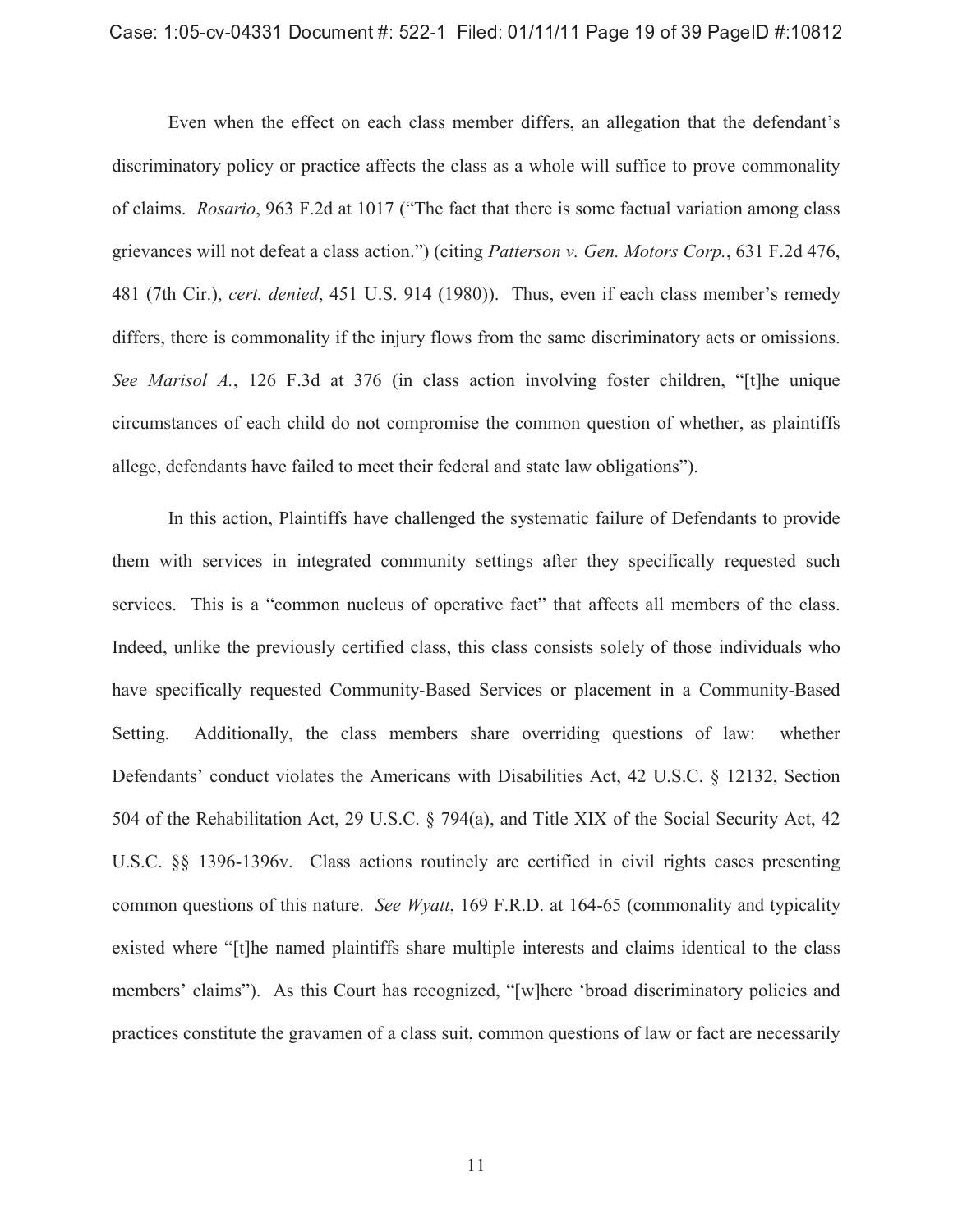presumed.'" *Hispanics United*, 160 F.R.D. at 688 (quoting *Midwest Cmty. Council v. Chicago Park Dist.*, 87 F.R.D. 457, 460 (N.D. Ill. 1980)).

Courts have found commonality exists in classes of adults with developmental disabilities. In *M.A.C., et al. v. Betit*, the court certified a class similar to the class proposed here, where the class consisted of individuals who had affirmatively requested community services. *M.A.C., et al. v. Betit*,284 F. Supp. 2d 1298 (D. Utah 2003). The court, finding that commonality existed, noted that the facts shared by each class member, all of whom were adults with developmental disabilities, were nearly identical in that each proposed class member "is being denied a meaningful choice between the receipt of HCBS waiver services and institutionalization in violation of the Medicaid Act; and each is threatened with unnecessary institutionalization in violation of the ADA and § 504." *Id*. Similarly, in *Rancourt v. Concannon*, 207 F.R.D. 14 (D. Me. 2002)), the court found commonality existed in a class comprised of developmentally disabled individuals who were eligible for, but were not receiving community-based services, stating "[w]hile there is variation in the specifics of their individual medical circumstances, Plaintiffs do not allege that they have suffered isolated difficulties, but rather, that they face systemic barriers to receiving services" and that therefore "this common fact pattern gives rise to common legal issues, alleging violations of the Medicaid Act and its implementing regulations. *Id.* at 16; *see also Boulet v. Celluci*, 107 F. Supp.2d 61, 81 (D. Mass. 2000) (limiting class only to include adults with developmental disabilities who are eligible for and requested community services and finding that "the claims of the plaintiffs and the proposed class as amended share a common legal theory that adults eligible for waiver services are not being provided such services with reasonable promptness and, therefore, satisfy the commonality and typicality requirements of Rule 23(a)"). Thus, this Court should find that commonality exists here.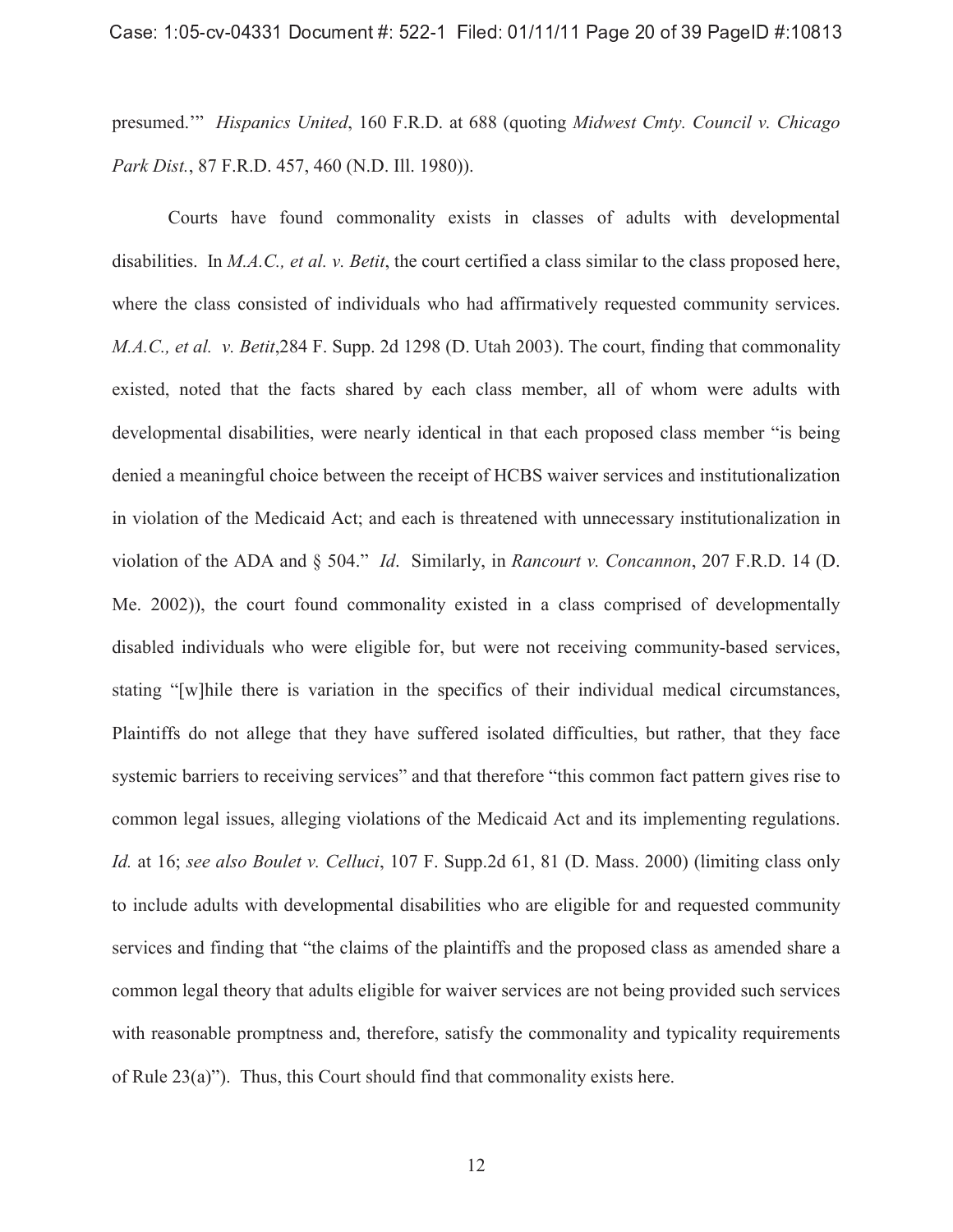## **3. The Named Plaintiffs' Claims Are Typical of Those of the Class.**

The "typicality" requirement is met when the named Plaintiffs' claims "arise[] from the same event or practice or course of conduct that gives rise to the claims of other class members and … are based on the same legal theory." *De La Fuente v. Stokely-Van Camp*, 713 F.2d 225, 232 (7th Cir. 1983). This question is "closely related to the preceding question of commonality." *Rosario*, 963 F.2d at 1018; *see also Falcon*, 457 U.S. at 157 n.13 ("the commonality and typicality requirements of Rule 23(a) tend to merge…"). As with commonality, typicality does not require that all class members suffer the same injury as the named plaintiffs. "Instead, we look to the defendant's conduct and the plaintiffs' legal theory to satisfy Rule 23(a)(3)." *Id.*; *see also De La Fuente*, 713 F.2d at 232 (typicality satisfied regardless of whether "there are factual distinctions between the claims of the named plaintiffs and those of other class members. Thus, similarity of legal theory may control even in the face of differences of fact."); *M.A.C*.*, et al. v. Betit*, 284 F. Supp. 2d at 1303 (finding typicality exists among class of individuals with developmental disabilities who had affirmatively requested community services); *City of New York v. Maul,* 59 A.D. 3d 187 (N.Y. App. 1<sup>st</sup> Dept. Feb. 10, 2009).

In *City of New York v. Maul*, defendants argued that a class of children with developmental disabilities lacked commonality because "to determine the appropriateness of a particular facility requires an individualized inquiry into that individual's needs". *Id.* at 190. The court rejected this argument finding that "it ignores all of the other alleged harmful results of [defendants'] conduct which do not require specific factual inquiry." *Id.* 

Here, the named Plaintiffs have affirmatively requested and been denied Community-Based Services or placement in a Community-Based Setting by Defendants. Therefore, their claims are identical to those of the putative class, which consists of other persons with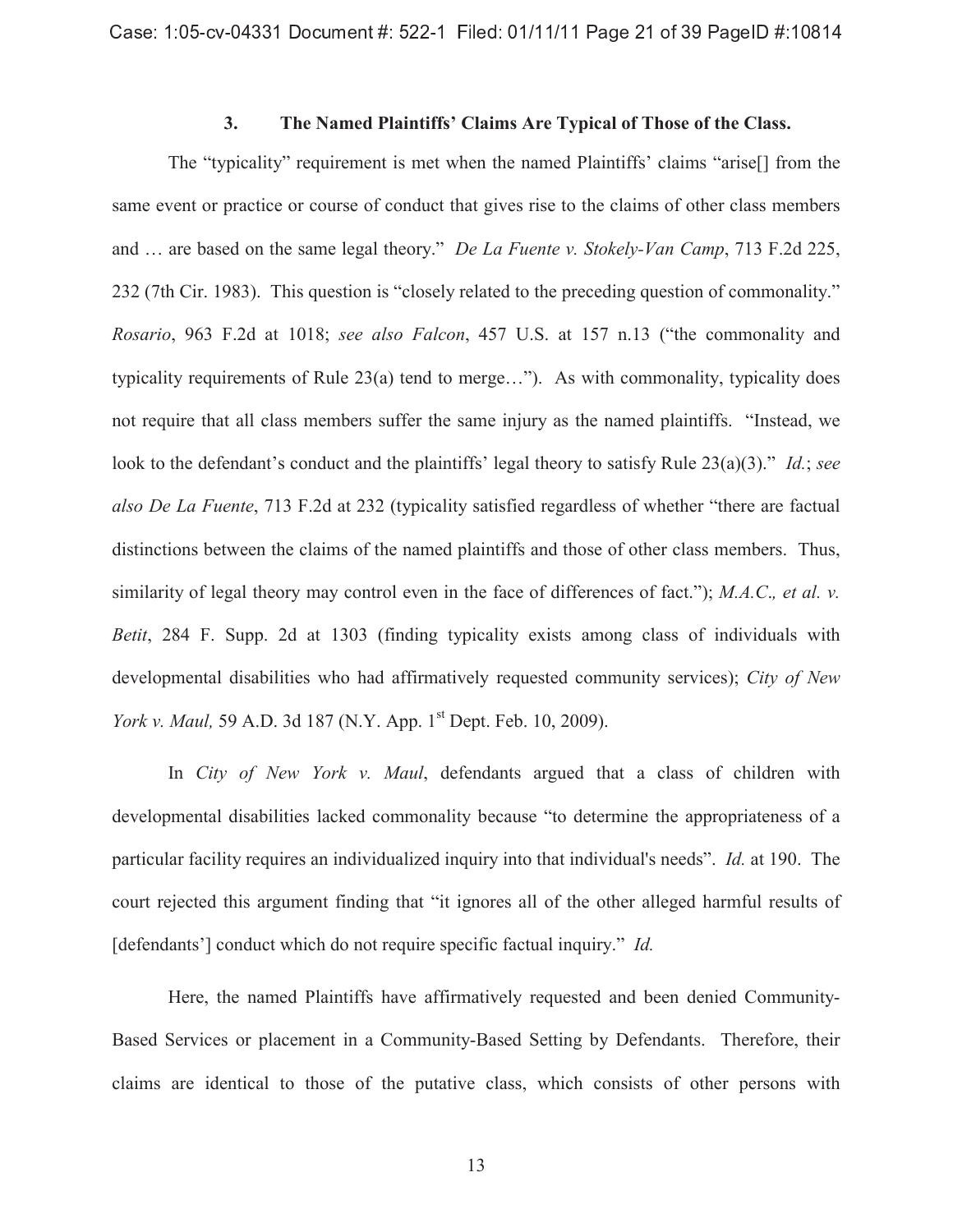developmental disabilities who have also requested and been denied Community-Based Services or placement in a Community-Based Setting from Defendants. Because the named Plaintiffs and the class share the same deprivations of federal rights, typicality is met here.

## **4. The Named Plaintiffs and their Counsel Will Fairly and Adequately Protect the Interests of the Class**

The question of whether the named Plaintiffs will adequately protect the interests of the class is twofold. The first inquiry is the adequacy of the named Plaintiffs' representation of the interests of the class; the second is the adequacy of the named Plaintiffs' counsel. *Hispanics United*, 160 F.R.D. at 689. As shown below, those requirements are met here.

## a) The Named Plaintiffs' Interests are Not Antagonistic to Those of the Class

The ability of the named Plaintiffs to represent the class goes to whether they have "sufficient interest in the outcome to ensure vigorous advocacy", *Rosario*, 963 F.2d at 1018, as well as any interests "antagonistic to the interests of the class." *Riordan*, 113 F.R.D. at 64. Courts may deny certification based on grounds of antagonism only if that antagonism "goes to the subject matter of the litigation." *Id.* Potential conflicts that are remote or speculative will not defeat class certification. *Hispanics United*, 160 F.R.D. at 689.

In this case, the named Plaintiffs' interests are entirely coextensive with those of the class. The named Plaintiffs who are currently residing in private ICFs-DD have requested placement in Community-Based Settings just like the rest of the class members residing in ICFs-DD who have made similar requests. Similarly, the named Plaintiffs who are currently residing in a Family Home have requested Community-Based Services or placement in a Community-Based Setting just like the rest of the class members residing at home. They share the same claims as the class members as well as a strong interest in securing the declaratory and injunctive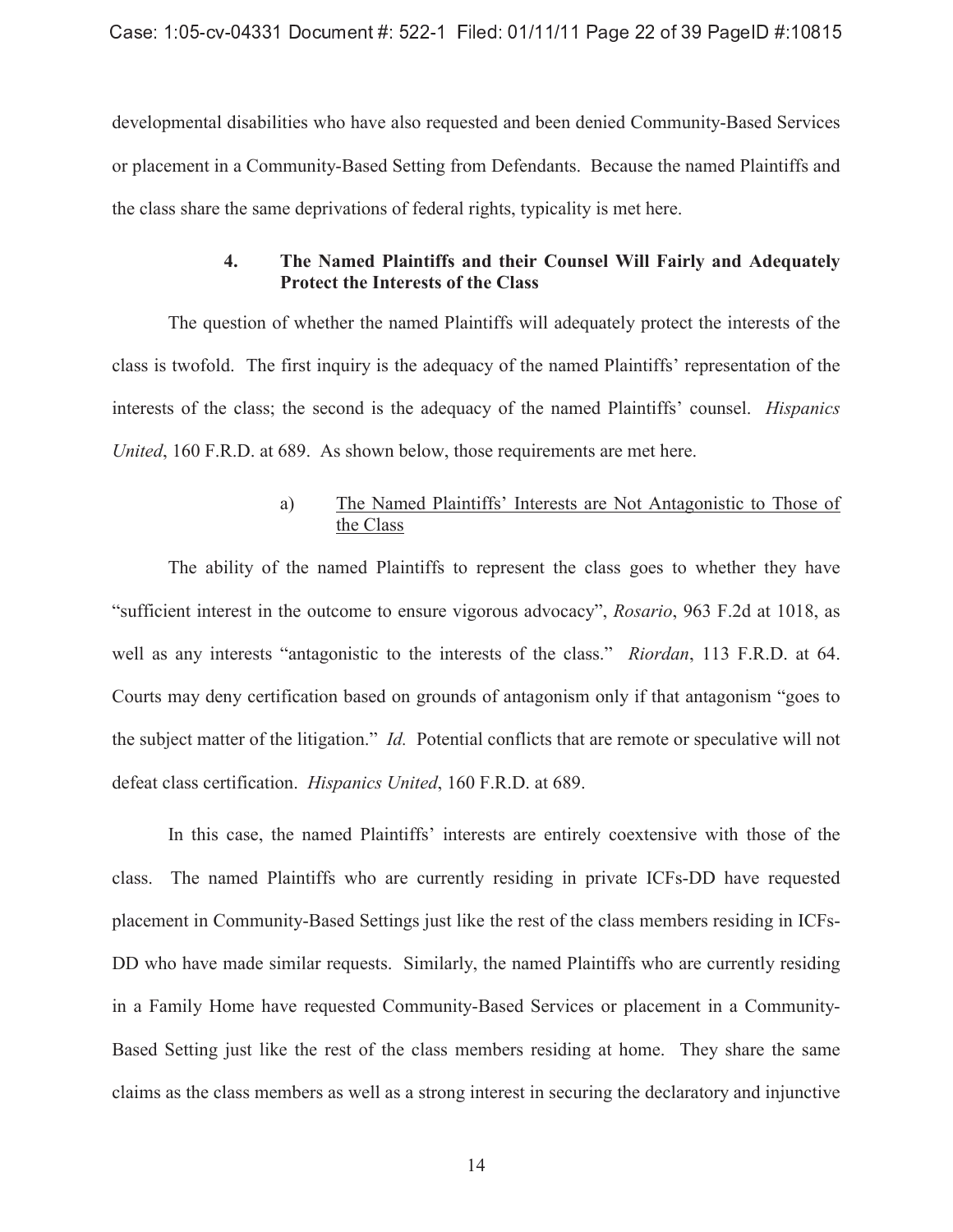relief they seek. This relief will benefit all members of each of the two sub classes. There are no conflicts or antagonism, whether actual or apparent, between the named Plaintiffs and the class.

## b) Plaintiffs' Counsel Are Qualified to Maintain This Action

This Court has already determined Plaintiffs' counsel are qualified. (CM/ECF Doc. No. 86.) Nothing has happened that should lead to a different result here. Plaintiffs' counsel are personally experienced in disability civil rights and class action litigation and are well qualified to prosecute this action. The fact that counsel have been found adequate to represent classes of plaintiffs in the past constitutes "persuasive evidence" that they will serve as adequate counsel in this case. *Gomez*, 117 F.R.D. at 401.<sup>9</sup>

#### **5. The Class Is Readily Identifiable**

 $\overline{a}$ 

A class under Rule 23(a) must be "readily identifiable." Specifically, "the description of the class must be sufficiently definite to permit ascertainment of the class members…." *Alliance to End Repression*, 565 F.2d at 977. A class description is sufficiently definite when its "scope is defined by the activities of the defendants." *Id*. at 978.

Here, the proposed definition expressly identifies class members as adults with developmental disabilities who either reside in ICFs-DD or in a Family Home and have affirmatively requested Community-Based Services or placement in a Community-Based Setting. This definition properly relies on objective, readily identifiable criteria. Moreover, the proposed class is significantly more identifiable than the previously certified class because here the individual must have affirmatively requested such services. Whether a person is a class

<sup>9</sup> The depth of Class Counsel' class action experience was previously set forth in detail in Plaintiffs' and Defendants' February 1, 2010 Memorandum in Support of Joint Motion for Settlement Class Certification, Preliminary Approval of Consent Decree, and Approval of Notice Plan (Doc. No. 462), which is adopted and incorporated by reference herein. Their experience and expertise has not been challenged in these proceedings.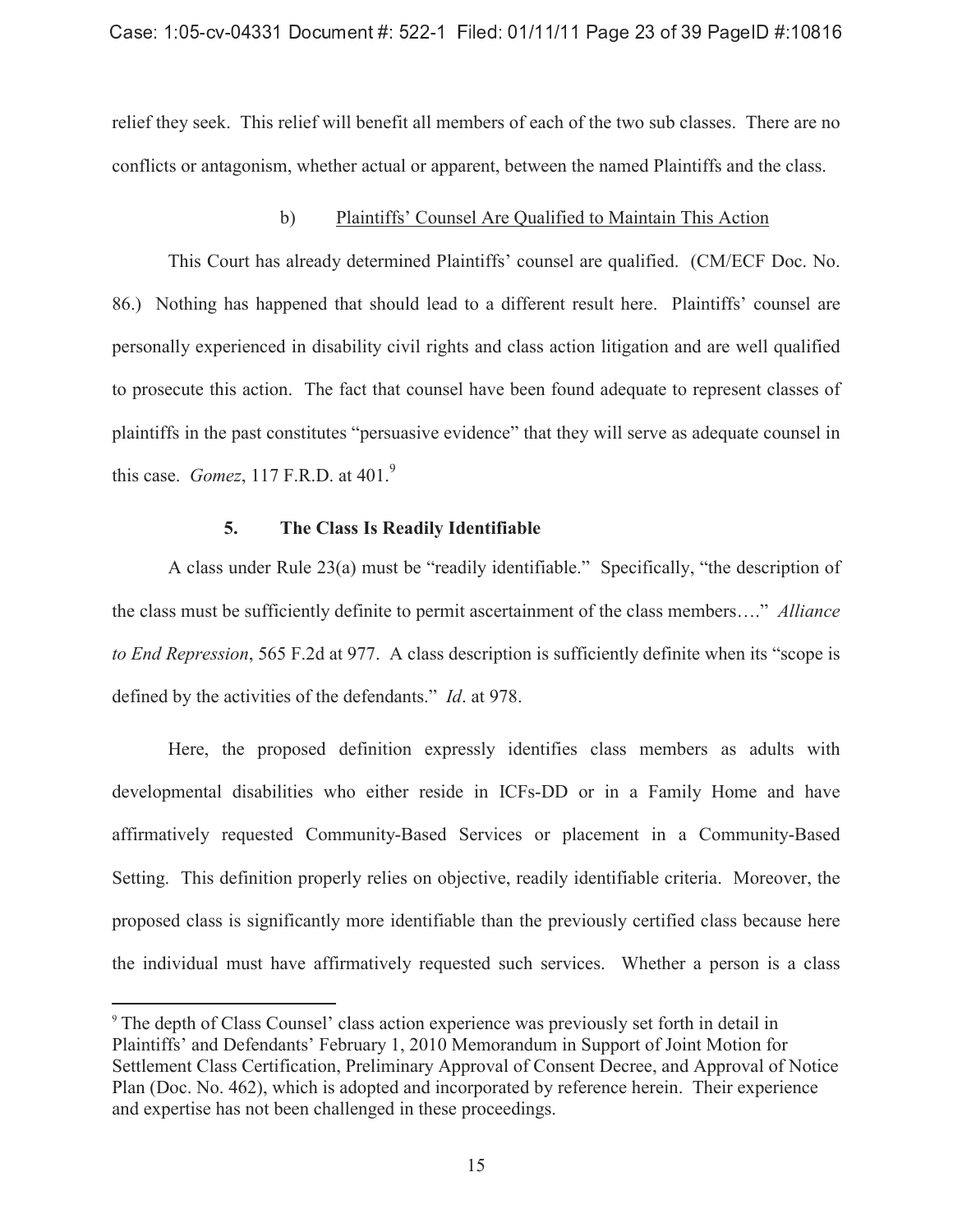member is dependent upon both an individual's affirmative request and Defendants' actions or inactions, and therefore the Court can feasibly determine whether an individual is a class member. *See Makin v. Hawaii*, 114 F. Supp. 2d 1017, 1020 (D. Haw. 1999) (in case under ADA integration mandate, court certified class of "mentally retarded people living at home who are on a wait list for services …"); *Fields*, 2004 U.S. Dist. LEXIS 16291 at \*40.

#### **6. Plaintiffs Are Members of the Class**

Finally, the named Plaintiffs must show they are part of the class they seek to represent. *Hendrix v. Faulkner*, 525 F. Supp. 435, 442 (N.D. Ind. 1980), *aff'd in relevant part*, *Wellman v. Faulkner*, 715 F.2d 269 (7th Cir. 1983), *cert. denied*, 468 U.S. 1217 (1984). Here, each of the named Plaintiffs resides in an ICF-DD or in a Family Home and have affirmatively requested placement in a Community-Based Setting; therefore, they meet the criteria for class membership.

### **B. PLAINTIFFS MEET THE REQUIREMENTS OF RULE 23(b)(2)**

In addition to meeting the requirements of Rule 23(a), Plaintiffs must meet one of the requirements of Rule 23(b). Plaintiffs move here under Rule 23(b)(2), which allows courts to certify a class if the defendant "has acted or refused to act on grounds generally applicable to the class, thereby making appropriate final injunctive relief or corresponding declaratory relief with respect to the class as a whole." FED. R. CIV. P. 23(b)(2). Civil rights cases against parties charged with broad-based discrimination are "prime examples" of actions under Rule 23(b)(2). *Amchem Prods v. Windsor*, 521 U.S. 591, 613 (1997).

This case is exemplary of a Rule 23(b)(2) action because Defendants' policies and practices affect all members of the proposed class as well as the named Plaintiffs, the remediation of which is well-suited for and requires declaratory and injunctive relief. Plaintiffs do not seek monetary damages for themselves or the class. Indeed, it is common for class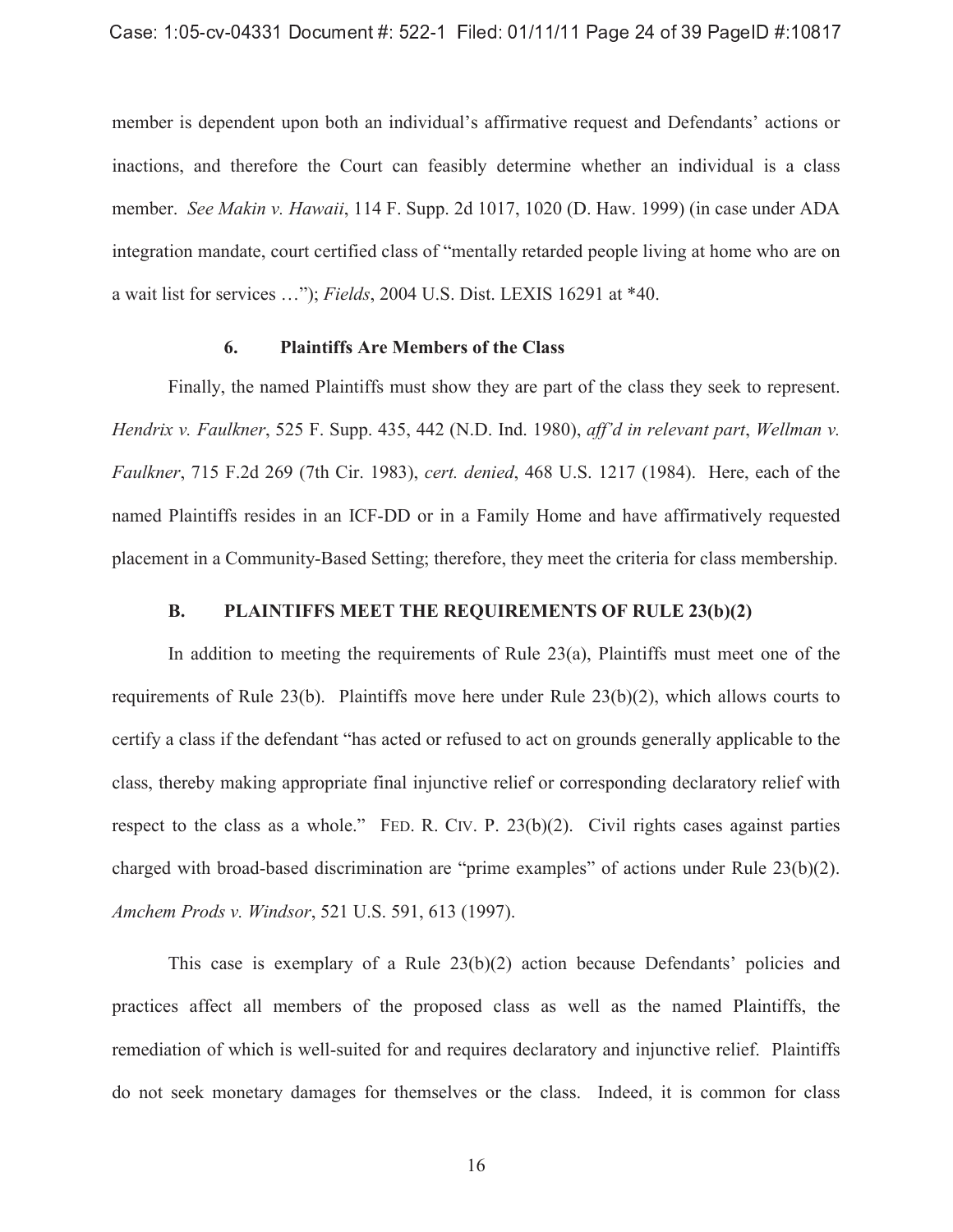actions to proceed under Rule 23(b)(2) where people with disabilities seek to enforce their rights to community integration and services. *See Bzdawka v. Milwaukee County*, 238 F.R.D. 469, 476 (E.D. Wis. 2006) (class of elderly disabled persons in claim under ADA integration mandate); *Williams v. Blagojevich*, 2006 WL 3332844, \*5 (N.D. Ill. Nov. 13, 2006) (J. Hart) (certifying class consisting of Illinois residents who "(a) have a mental illness; (b) are institutionalized in a privately owned Institution for Mental Diseases; and (c) with appropriate supports and services may be able to live in an integrated community setting"); *M.A.C.*, 284 F. Supp. 2d at 1301-04 (D. Utah 2003) (certifying class of "all current and future Medicaid-eligible individuals residing in Utah who, because of their developmental disabilities or mental retardation have or will be determined to be eligible for, and are or will be on the waiting list to receive, services under the HCBS waiver by the Division of Services for People with Disabilities"); *Fields*, 2004 U.S. Dist. LEXIS 16291, at \*39-\*42; *Hawkins v. Comm'r*, No. 99-143-JD, 2004 U.S. Dist. LEXIS 807, at \*11-\*12 (D.N.H. Jan. 23, 2004); *Boulet v. Cellucci*, 107 F. Supp. 2d 61, 81 (D. Mass. 2001); *Benjamin H. v. Ohl*, No. 3:99-0338, 1999 U.S. Dist. LEXIS 22454, at \*11-\*12 (S.D.W.V. Oct. 8, 1999); *Makin*, 114 F. Supp. at 1020 (class of persons living at home certified in claim under ADA integration mandate); *Martin v. Taft*, 222 F. Supp. 2d 940, 947 (S.D. Ohio 2002); *Rolland v. Cellucci*, 52 F. Supp. 2d 231, 233 (D. Mass. 1999); *Haldeman v. Pennhurst State Sch. & Hosp.*, 995 F. Supp. 534, 536 (E.D. Pa. 1998); *Wyatt*, 169 F.R.D. at 164-68 (certifying class of "all current and future mentally-retarded and mentally-ill residents of any facility, hospital, center, or home, public or private, to which they are assigned or transferred for residence by the Alabama Department of Mental Health and Mental Retardation").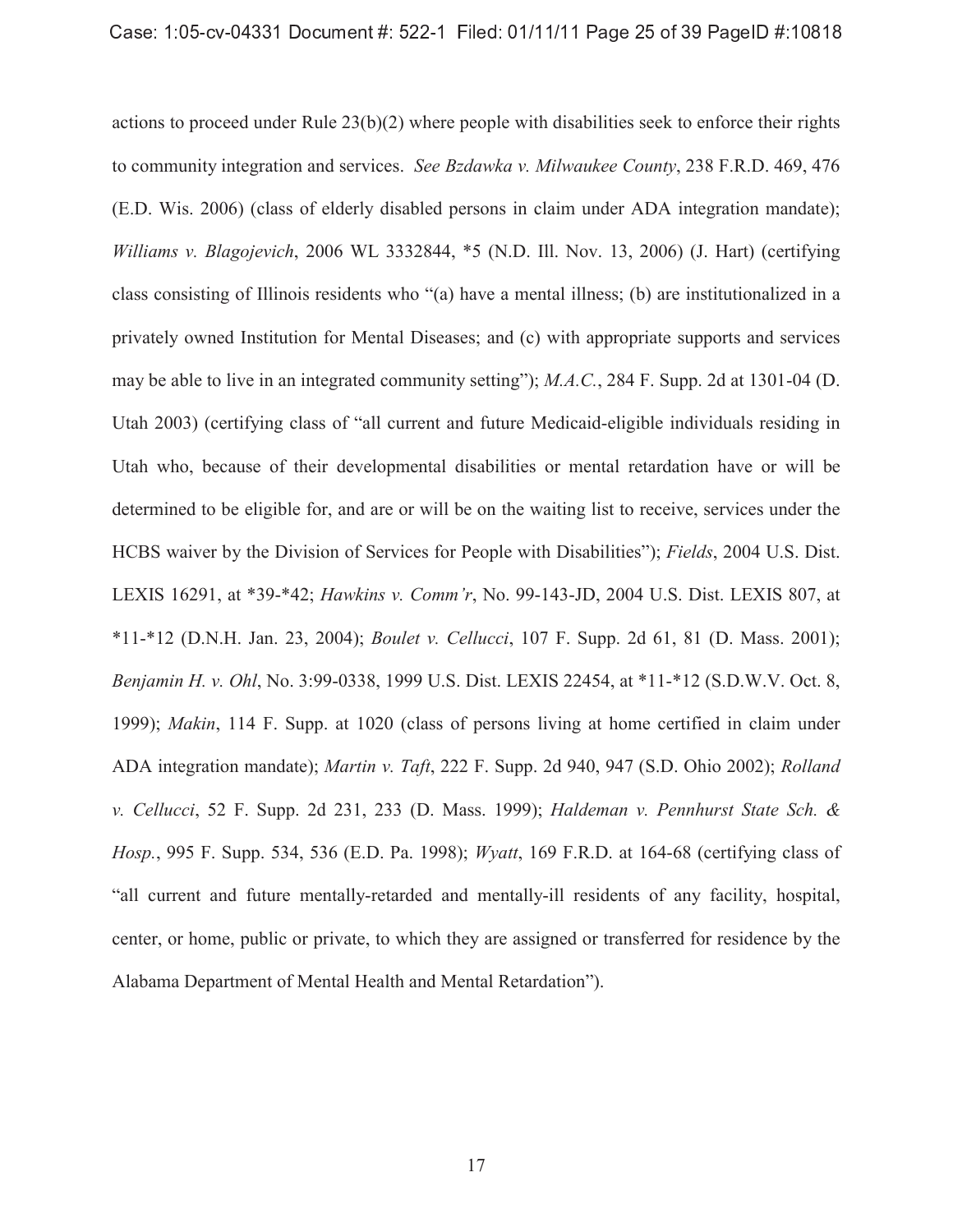### **THE COURT SHOULD PRELIMINARILY APPROVE THE CONSENT DECREE**

## **A. THE PRINCIPAL TERMS OF THE DECREE PROVIDE FAIR AND REASONABLE RELIEF THAT IS LIMITED TO INDIVIDUALS WHO WANT RELIEF**

The Decree fairly, reasonably and adequately affords relief to all class members. The essence of Plaintiffs' Complaint is that all individuals with developmental disabilities who want Community-Based Services must be afforded opportunities to make meaningful, informed choices regarding where they live, and that Defendants must ensure that supports and services are available, where appropriate, in Community-Based Settings. The relief afforded under the Decree fully addresses and achieves that goal and addresses the concerns of those individuals who previously objected to the terms of the earlier, proposed consent decree. A brief description of the key provisions and features of the Decree follows:

### **1. Development of Community Capacity**

The Decree requires Defendants to ensure the availability of services, supports and other resources necessary to meet their obligations under the Decree, and, in particular, to increase the choices and opportunities for people with developmental disabilities who want Community-Based Services and/or placement in a Community-Based Setting.

## **2. Relief Affects Private ICF-DD Residents Who Affirmatively Request Community-Based Services or Placement in A Community-Based Setting**

The Decree ensures that individuals currently residing in ICFs-DD who affirmatively request placement in a Community-Based Setting will receive such services in the most integrated setting appropriate to their needs. Defendants will then develop a Transition Service Plan (as defined in the Decree) specific to each individual who requests such services. The Transition Service Plan will describe the services required; where and how such services will be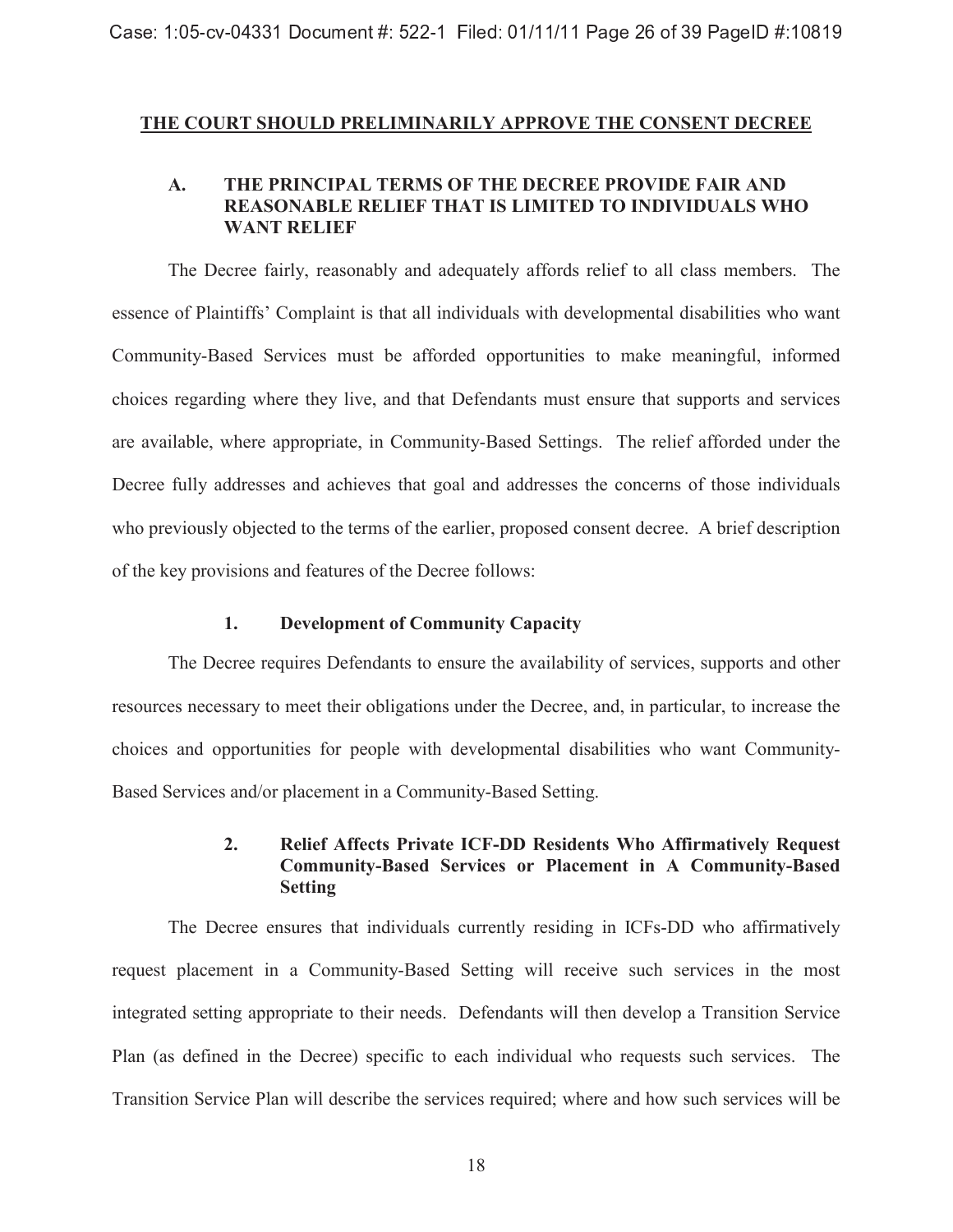#### $\overline{\phantom{a}}$  ,  $\overline{\phantom{a}}$  ,  $\overline{\phantom{a}}$  ,  $\overline{\phantom{a}}$  ,  $\overline{\phantom{a}}$  ,  $\overline{\phantom{a}}$  ,  $\overline{\phantom{a}}$  ,  $\overline{\phantom{a}}$  ,  $\overline{\phantom{a}}$  ,  $\overline{\phantom{a}}$  ,  $\overline{\phantom{a}}$  ,  $\overline{\phantom{a}}$  ,  $\overline{\phantom{a}}$  ,  $\overline{\phantom{a}}$  ,  $\overline{\phantom{a}}$  ,  $\overline{\phantom{a}}$

developed and obtained; and a timetable for promptly completing that transition. The Transition Service Plan will be developed by a Qualified Professional (as defined in the Decree) in conjunction with the Class Member and, where one has been appointed, the Class Member's legal guardian, and, where appropriate, the Class Member's family members, friends and support staff who are familiar with the Class Member. For those individuals who have never requested Community-Based Services or who inform Defendants that they no longer wish to receive Community-Based Services, a Transition Service Plan will not be developed. The Transition Service Plan process is for only those who have affirmatively indicated that they want placement in a Community-Based Setting.

Within six years, all persons residing in ICFs-DD who have affirmatively requested placement in Community-Based Settings will transition to such Settings consistent with their Transition Service Plans and consistent with their ongoing desire for such placement. The Decree sets forth interim benchmarks as well, with not less than one-third of such persons transitioning within two and a half years, and not less than two-thirds transitioning within four and a half years of approval of the Decree. Individuals residing in ICF-DDs can request placement in a Community-Based Setting, and therefore join the class, at any time during the six-year implementation period.

#### **3. Relief Afforded to Class Members Who Reside at Home**

The relief afforded by the Decree is not limited to private ICF-DD residents. Individuals with developmental disabilities who reside in a Family Home also benefit from the Decree. Under the Decree, Defendants must maintain a Statewide database in which all individuals with developmental disabilities who reside in a Family Home and have been identified as expressly having requested either Community-Based Services or placement in a Community-Based Setting

19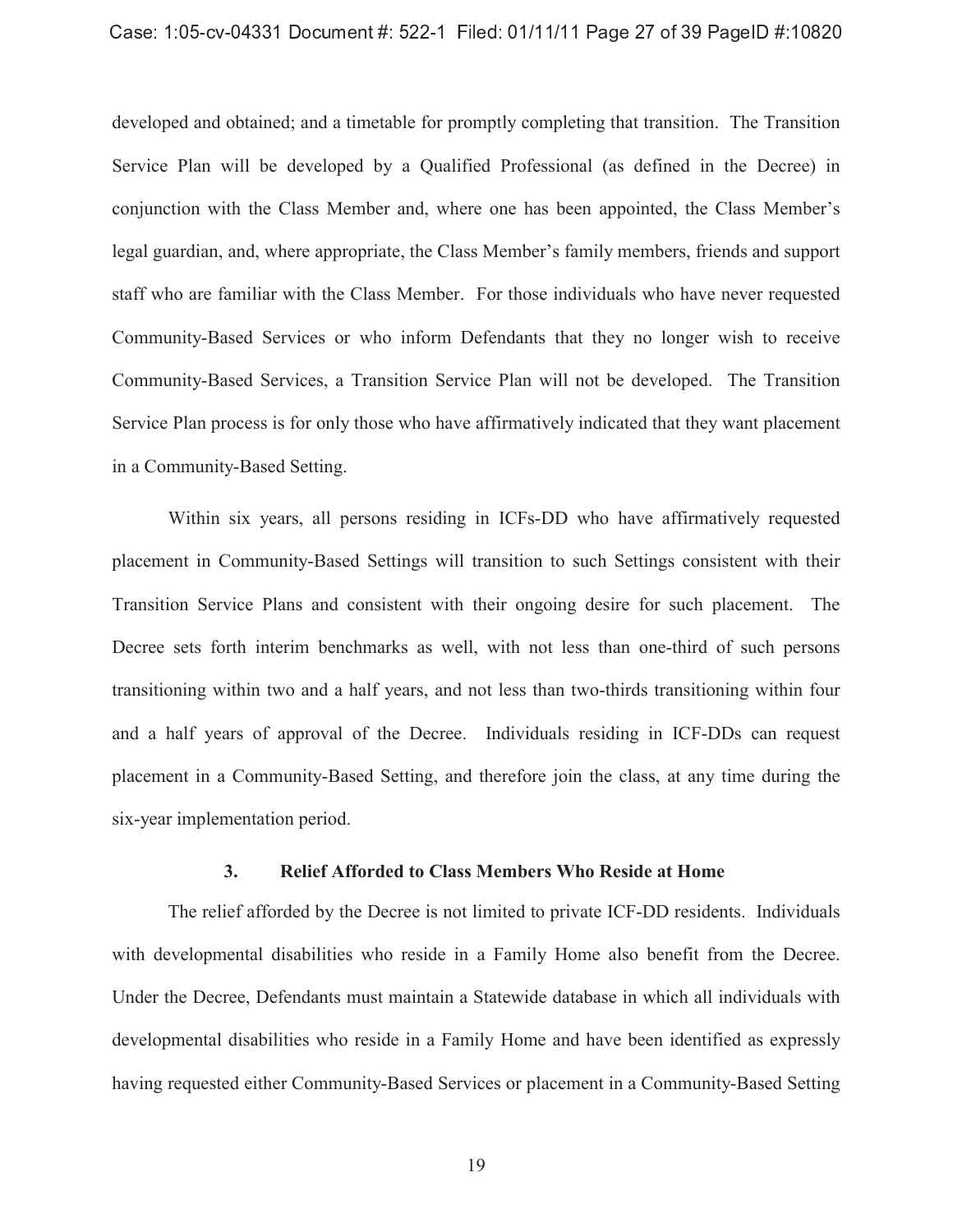#### -   !  !

are enrolled. These individuals will be placed on a waiting list for community services with selection prioritized by the individual's urgency of need for such services, the length of time that has passed since the individual enrolled, geographical considerations and other factors. As each individual is selected to receive community services, Defendants will develop a Transition Service Plan (as defined in the Decree) specific to each person, and as described above. Within two years following approval of the Decree, Defendants shall provide such services to at least 1,000 individuals on the waiting list who are not in Crisis situations, and in each of the third, fourth, fifth and sixth years following approval of the Decree, defendants shall provide such services to at least 500 additional individuals each year.

The Decree provides that individuals in "Crisis" situations (as defined in the Decree) will receive necessary and appropriate Community-Based Services and/or placement in a Community-Based Setting expeditiously. The Decree places no limit to, or cap upon, the number of individuals in Crisis situations whom Defendants are obligated to serve.

### **4. Monitoring and Compliance**

Under the Decree, the Court will appoint an independent and impartial Monitor who is knowledgeable concerning the management and oversight of programs serving individuals with developmental disabilities. The Monitor will be responsible for gauging Defendants' compliance with the Decree, identifying actual and potential areas of non-compliance with the Decree, and recommending appropriate action by the Court in the event any issues cannot be resolved by discussion and negotiation among the Monitor and the Parties. The Monitor will file annual, publicly available reports with the Court to provide information sufficient for the Court to evaluate Defendants' compliance or non-compliance with the Decree.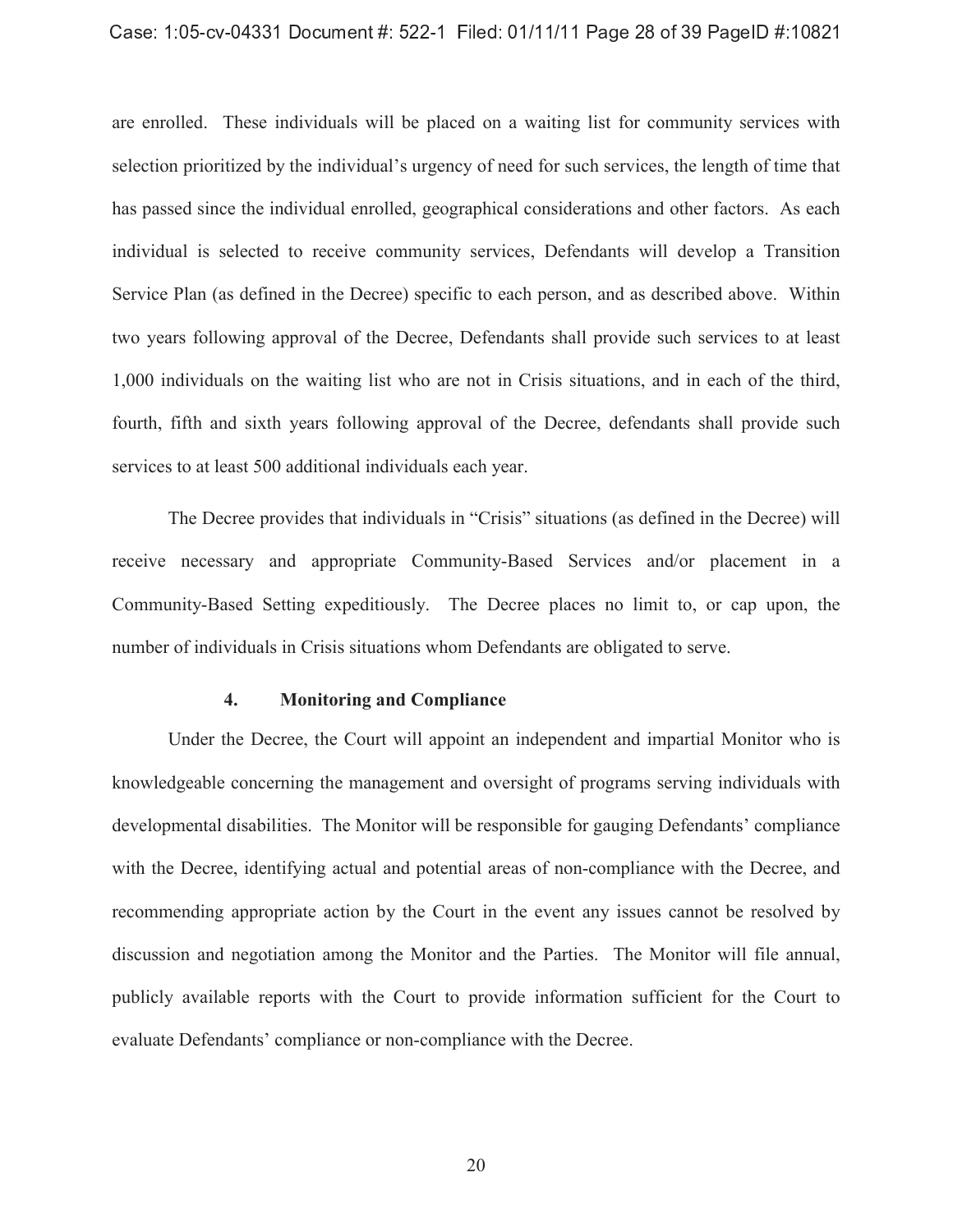### **5. Implementation Plan**

The Decree requires Defendants (with assistance from the Monitor, Plaintiffs, Class Counsel, Intervenors and Intervenors' Counsel) to develop an "Implementation Plan" to accomplish the obligations and objectives set forth in the Decree. The Implementation Plan will set forth specific tasks, timetables, and protocols to ensure that Defendants fulfill the requirements of each provision of the Decree; describe the hiring, training and supervision of the personnel necessary to implement the Decree; describe necessary resource development activities; identify any services or supports required in Transition Service Plans that are not currently available; and identify any services and supports which, based on demographic or other data, are expected to be required to meet defendants' obligations under the Decree.

### **6. Attorneys' Fees and Costs**

In full settlement of attorneys' fees incurred in connection with the litigation, Defendants will pay \$1,740,000.00 to Class Counsel and \$500,000.00 to Intervenors' Counsel, all of which will be donated to charitable  $501(c)(3)$  organizations that serve individuals with developmental disabilities. Additionally, Defendants will pay costs and expenses incurred by Class Counsel through and including the approval of the Decree and any appeal thereof.

#### **7. Jurisdiction and Termination of Consent Decree**

Under the Decree, the Court shall retain exclusive jurisdiction to oversee, supervise, modify and enforce the terms of the Decree. The Court shall retain such jurisdiction for at least nine years following the approval of the Decree; after that time period, termination of jurisdiction can be accomplished through a specific procedure set forth in the Decree.

21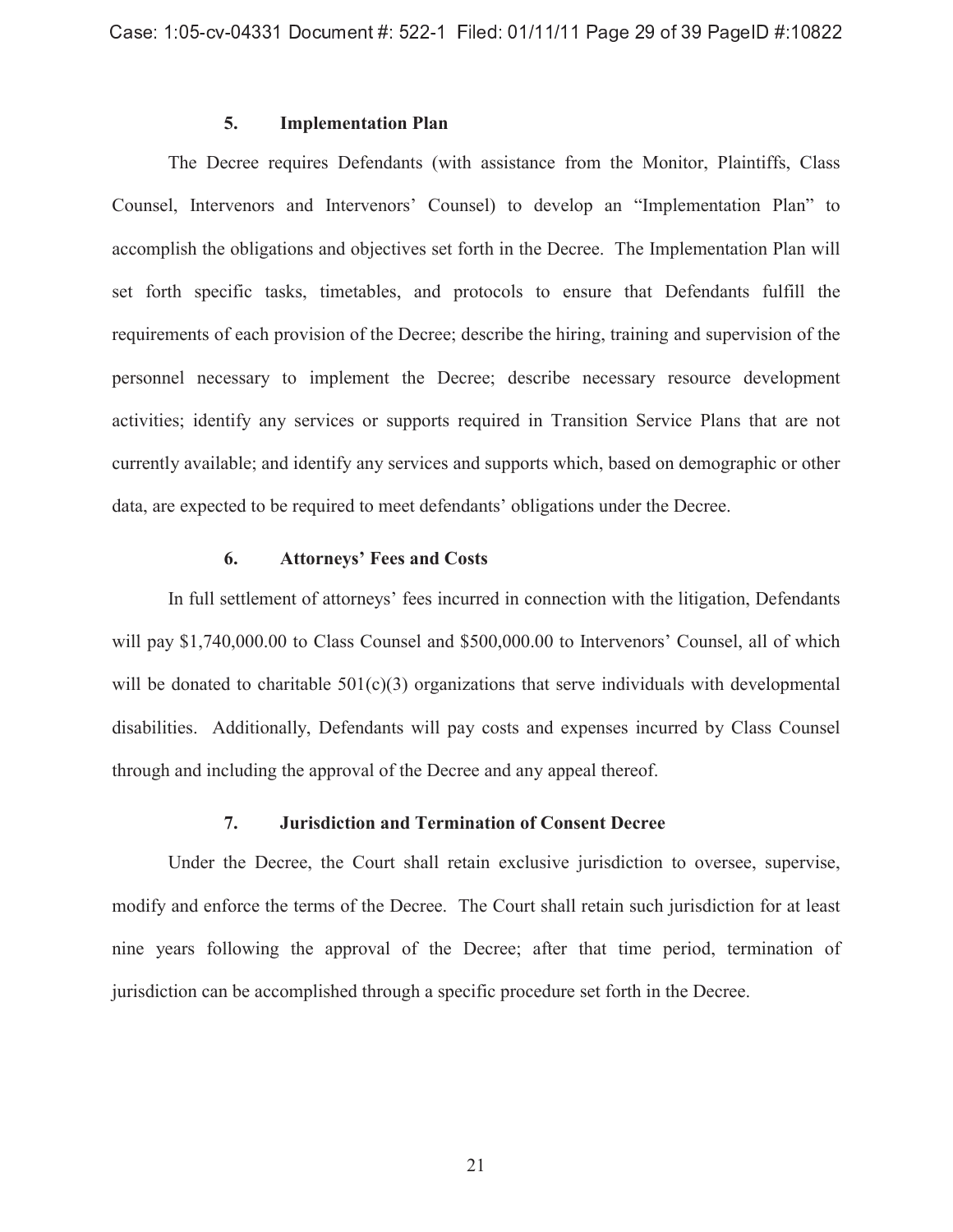## **B. THE PROPOSED CONSENT DECREE MERITS PRELIMINARY APPROVAL**

Preliminary approval of a proposed settlement or, as is the case here, a proposed consent decree, is the first in a two-step process required before a class action may be settled. David F. Herr, MANUAL FOR COMPLEX LITIGATION, FOURTH ("MANUAL FOURTH"), § 30.41 (2005). In considering preliminary approval, the court must first determine whether the proposed settlement is within the range of reasonableness that ultimately could be given final approval. *See Armstrong v. Board of School Directors of the City of Milwaukee*, 616 F.2d 305, 312 (7th Cir. 1980). The court must review the settlement for fairness, adequacy, and reasonableness. *Id.* ("The courts of appeals have required that district court approval of a settlement pursuant to Rule 23(e) be given only where the district court finds the settlement fair, reasonable and adequate."). If the court finds that a settlement is "within the range of possible approval," it then proceeds to the second step in the review process, the fairness hearing. *Id.*; *see also* 4 Robert Newberg, NEWBERG ON CLASS ACTIONS § 11:25 at 38 (4th ed. 2002) ("NEWBERG") ("If the preliminary evaluation of the proposed settlement does not disclose grounds to doubt its fairness or other obvious deficiencies … and appears to fall within the range of possible approval, the court should direct that notice under Rule 23(e) be given to the class members of a formal fairness hearing…"). The purpose of the fairness hearing is to "provide class members an opportunity to present their views on the proposed settlement and to hear arguments and evidence for and against the terms." MANUAL FOURTH, *supra*, § 21.633.

The Seventh Circuit has identified six factors for analyzing whether a class action settlement or consent decree should be given final approval. These factors are equally germane in deciding whether to grant preliminary approval:

1. the strength of the plaintiff's case on the merits balanced against the settlement;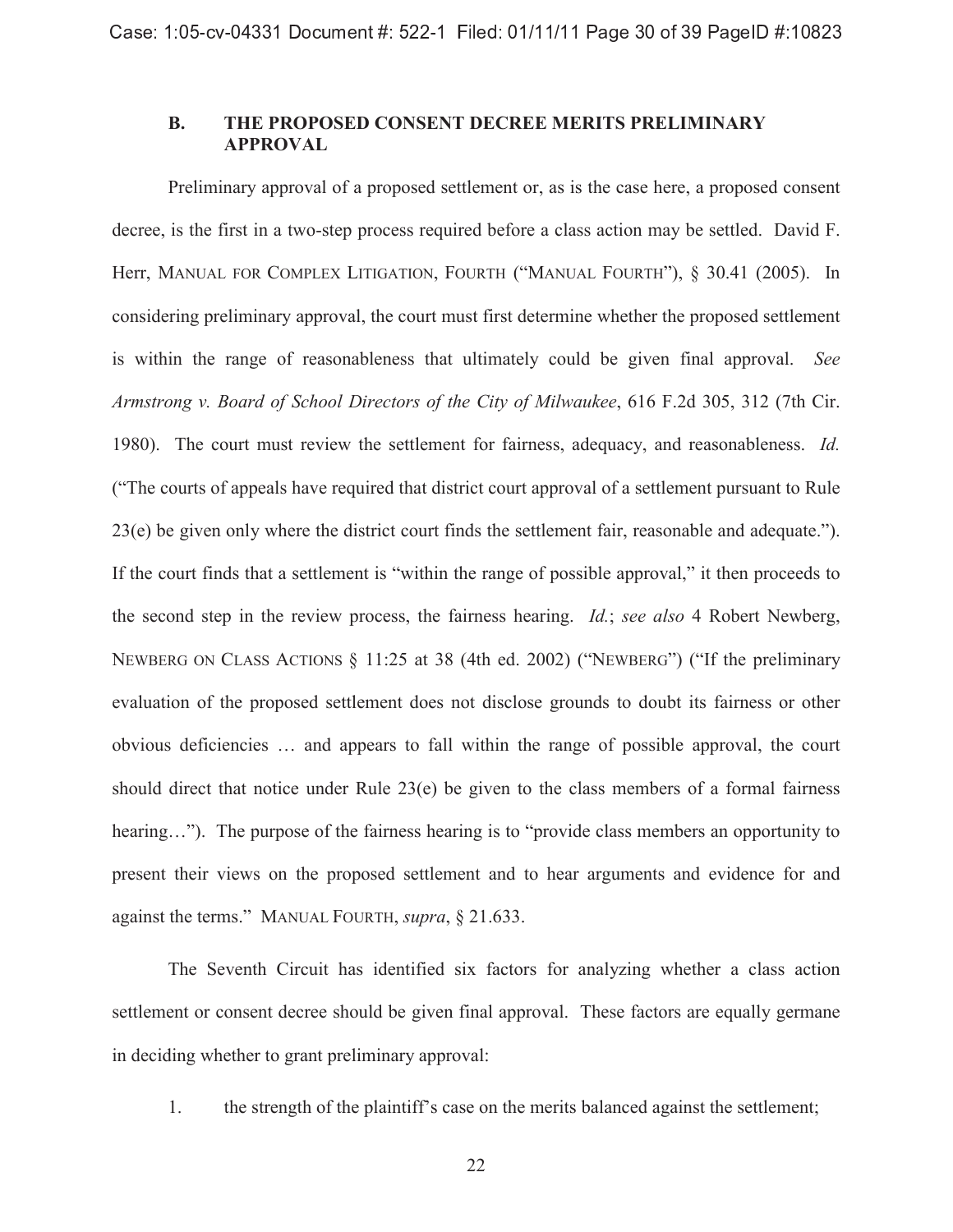2. the complexity, length and expense of continued litigation;

- 3. the amount of opposition to the settlement;
- 4. the presence of collusion in gaining a settlement;

5. the opinion of competent counsel regarding the reasonableness of the settlement;

and

6. the stage of the proceedings and the amount of discovery completed.

*See GE Capital Corp. v. Lease Resolution Corp.*, 128 F.3d 1074, 1082 (7th Cir. 1997); *Donovan v. Estate of Fitzsimmons*, 778 F.2d 298, 308 (7th Cir. 1985). Because the object of settlement is to avoid, not confront, the determination of contested issues, the approval process should not be converted into an abbreviated trial on the merits. *Van Horn v. Trickey*, 840 F.2d 604,607 (8th Cir. 1987) ("the district court need not undertake the type of detailed investigation that trying the case would involve"). Instead, the court's inquiry should be "limited to the consideration of whether the proposed settlement is lawful, fair, reasonable, and adequate." *Isby v. Bahy*, 75 F.3d 1191, 1196 (7th Cir. 1996). As set forth in the following sections, application of these six factors in the context of this litigation merits preliminary approval of the Decree.

## **1. Strength of the Plaintiffs' Case on the Merits Balanced Against the Terms of the Consent Decree**

The terms of the Decree are fair, reasonable and adequate when balanced against the strength of the Plaintiffs' case on the merits. Plaintiffs allege that Defendants have failed to comply with the integration mandates required by the ADA, Section 504 and Title XIX, and specifically allege that Illinois does not have "a comprehensive, effectively working plan for placing qualified persons with [ ] disabilities in less restrictive settings" as required by *Olmstead*, 527 U.S. at 605-06. Plaintiffs have developed the necessary proof to support these claims,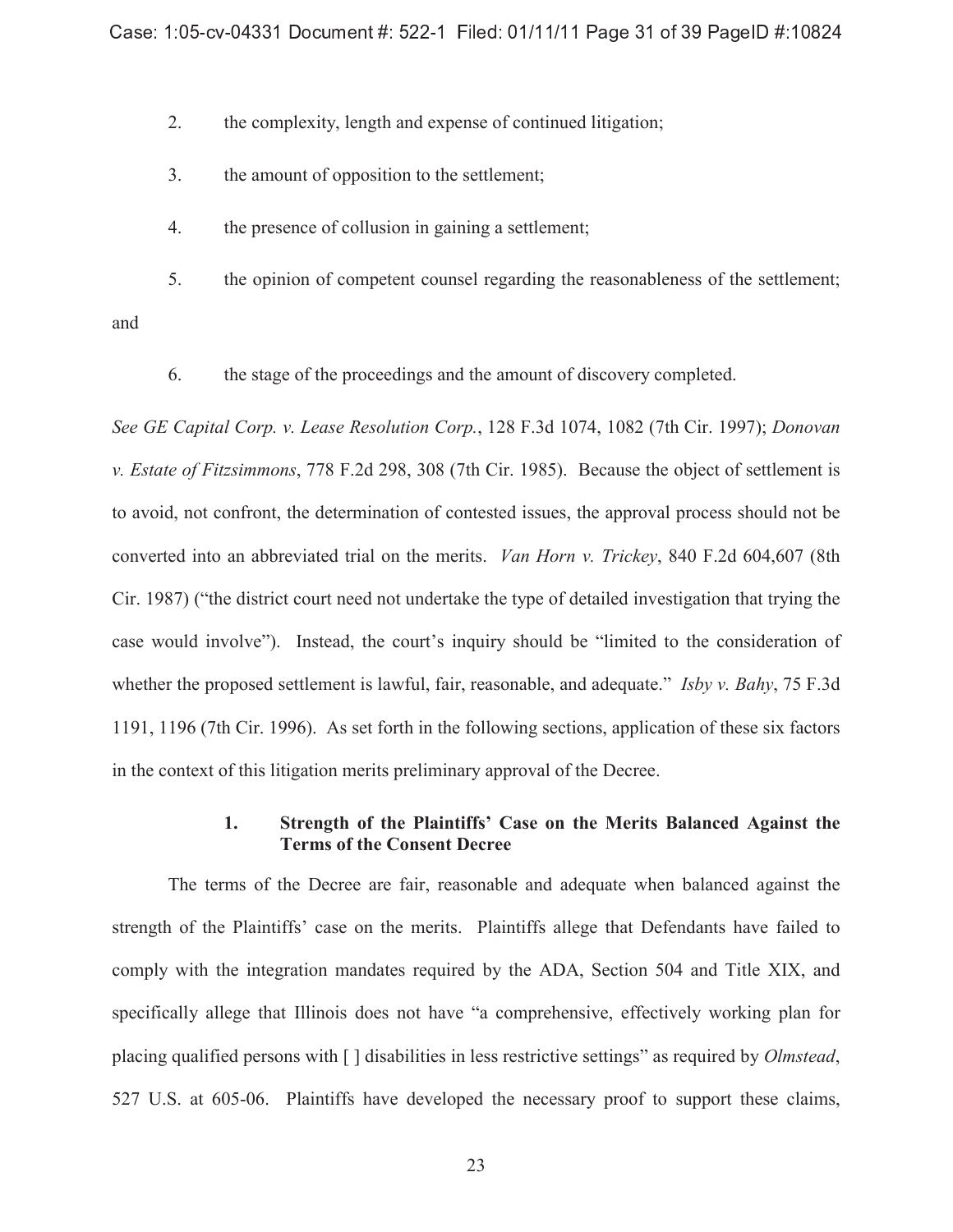#### $\overline{\phantom{a}}$  ,  $\overline{\phantom{a}}$  ,  $\overline{\phantom{a}}$  ,  $\overline{\phantom{a}}$  ,  $\overline{\phantom{a}}$  ,  $\overline{\phantom{a}}$  ,  $\overline{\phantom{a}}$  ,  $\overline{\phantom{a}}$  ,  $\overline{\phantom{a}}$  ,  $\overline{\phantom{a}}$  ,  $\overline{\phantom{a}}$  ,  $\overline{\phantom{a}}$  ,  $\overline{\phantom{a}}$  ,  $\overline{\phantom{a}}$  ,  $\overline{\phantom{a}}$  ,  $\overline{\phantom{a}}$

including the retention of four experts who would testify, among other things, that Illinois does not have a comprehensive, effectively working plan; that Illinois ranks last or near last among the states in the percentage of people with developmental disabilities living in small Community-Based Settings; that depriving persons with developmental disabilities with meaningful opportunities to live in such settings can cause a diminution in overall quality of life; and that persons who currently reside in ICFs-DD and have made a record wanting placements in Community-Based Settings, are eligible for Community-Based Settings, and that such placements should be made where appropriate.

Despite the strengths of Plaintiffs' case, Plaintiffs are mindful of the hurdles to establish Defendants' liability and overcome any affirmative defenses. Plaintiffs also are mindful of the possibility of an adverse ruling on appeal if they prevail at trial. Importantly, however, because the Decree ensures that persons with developmental disabilities are offered the opportunity to make informed, meaningful choices as to whether or not their needs can best be met in Community-Based Settings or ICFs-DD, and ensures the availability of Community-Based options for those who choose them, the Decree fully implements the relief sought in Plaintiffs' Complaint, which Defendants acknowledge is appropriate for the persons who their agencies are intended to serve. Defendants, without conceding the merits of the Plaintiffs' allegations, believe that the services and supports required by the Decree are consistent with their goals for the future direction of the developmental disabilities system in Illinois.

#### **2. Complexity, Length and Expense of Continued Litigation**

If the Decree were not approved, expensive and protracted litigation will ensue. Any trial will be complex, contentious and cumbersome. Such a proceeding would likely involve over thirty witnesses, including four expert witnesses who reside outside Illinois, and numerous State

24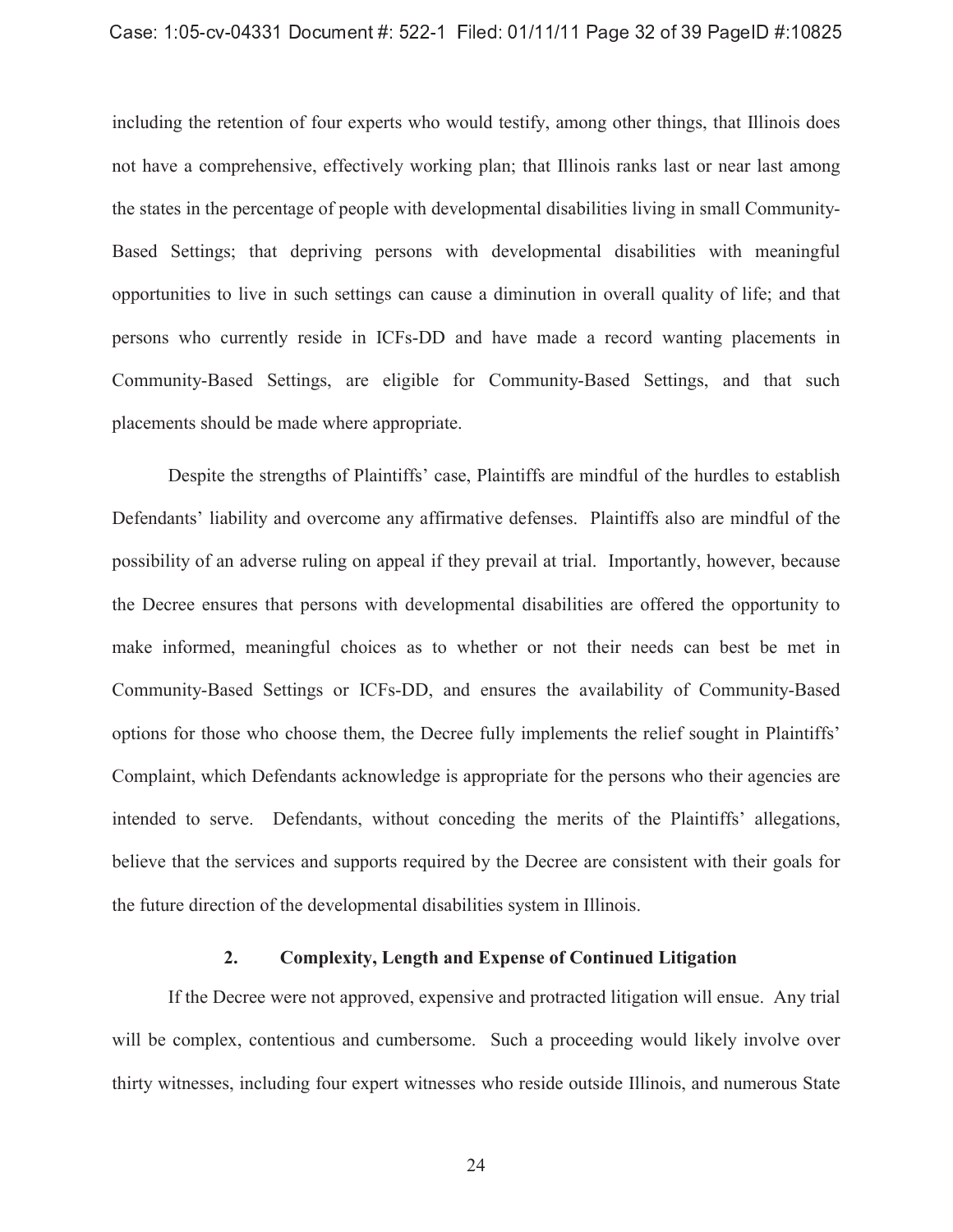#### $\hat{\mathcal{A}}$  , and a set of the set of the set of the set of the set of the set of the set of the set of the set of the set of the set of the set of the set of the set of the set of the set of the set of the set of the set

employees who reside in Springfield, Illinois. The costs and expenses of preparing these witnesses, and for trial in general, would be enormous.

In addition, both Plaintiffs and Defendants submit that if they were not to prevail at trial, they would likely appeal the matter to the Seventh Circuit Court of Appeals. An appeal would all but guarantee that this litigation would drag on for several more years without resolution or the implementation of any relief for members of the proposed class, many of whom have been waiting years for Community-Based Services. These factors strongly weigh in favor of preliminary and final approval of the Decree.

#### **3. Opposition to the Settlement**

Plaintiffs and Defendants believe there will be few, if any, objections to the Decree. Importantly, Intervenors are parties to the Decree and the Decree resolves all concerns raised by the Intervenors. In particular, the Decree affords substantial benefits to members of the proposed class, while protecting the rights of individuals who choose to reside in ICFs-DD or who otherwise do not wish to receive Community-Based Services or placement. Further, the Decree obligates Defendants to make available the resources necessary to meet the needs of individuals who choose to reside in ICFs-DD. Those resources will not be affected by Defendants' fulfillment of their obligations under the Decree.

#### **4. Lack of Collusion**

As a matter of law, a court should presume that negotiations were conducted in good faith and that the resulting agreement was reached without collusion in the absence of evidence to the contrary. *Mars Steel v. Continental Ill. Nat'l Bank & Trust*, 834 F.2d 677, 681-81 (7th Cir. 1987); *Armstrong*, 616 2d at 325; Newberg at § 11.41. Nothing supports a different result here. Plaintiffs, Defendants and Intervenors, with the assistance of Magistrate Judge Cole, have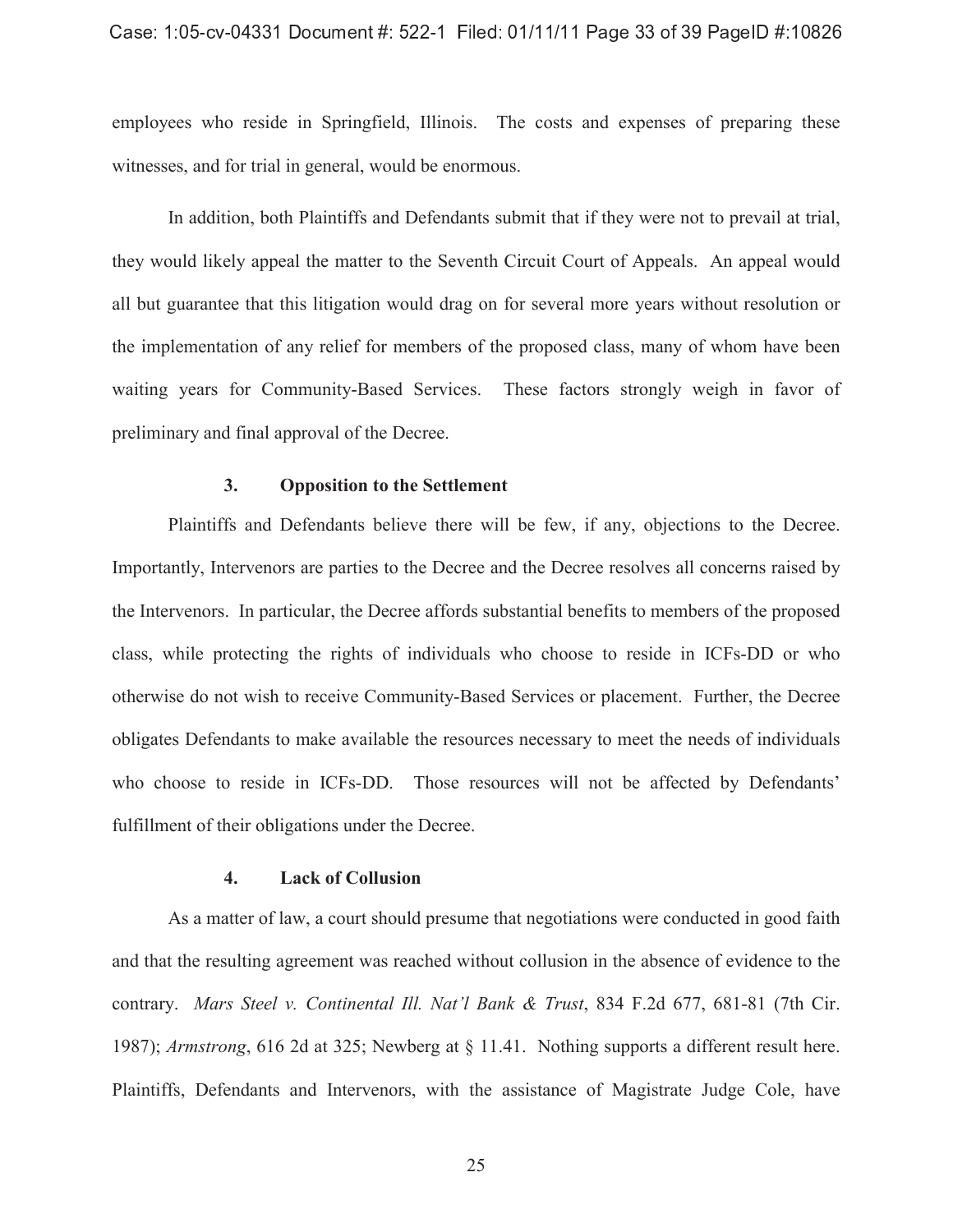participated in numerous meetings and conferences to discuss and negotiate the terms of the Decree. *See, e.g., Maley v. Del Global Techs. Corp.*, 186 F.Supp.2d 358, 366 (S.D.N.Y. 2002) (finding negotiations leading to class action settlement were arm's length in part because they had occurred over several months and had involved several in-person meetings). Because the Decree resulted from arm's length negotiations between experienced counsel, and no evidence exists to the contrary, the Decree should be presumed to have been reached without collusion. *See, e.g., Wal-Mart Stores, Inc. v. Visa U.S.A., Inc.*, 396 F.3d 96, 116 (2d Cir. 2005) ("presumption of fairness, adequacy, and reasonableness may attach to a class settlement reached in arm's-length negotiations between experienced, capable counsel after meaningful discovery").

## **5. Opinion of Competent Counsel as to the Reasonableness of the Settlement**

The court is "entitled to rely heavily on the opinion of competent counsel." *Armstrong*, 616 F.2d at 325. Counsel for Plaintiffs, Defendants and Intervenors, who are competent and experienced in class action and civil rights litigation, all recommend acceptance of the Decree. The Decree provides a fair, reasonable, and adequate disposition of the lawsuit.

## **6. Stage of the Proceeding and Amount of Discovery Completed**

Another factor strongly supporting approval of the Decree is the extent of written, oral, fact and expert discovery and fact finding which had been completed in this case before settlement was reached. Plaintiffs and Defendants have thoroughly explored the factual and legal underpinnings, as well as the merits, of this case. They have produced and reviewed hundreds of thousands of pages of documents, conducted over thirty depositions on the merits, and worked extensively with five experts in related fields. Considerable third-party discovery was also conducted. Plaintiffs and Defendants spent considerable time getting the matter ready for the original trial date of October 20, 2008, all of which would have been used in a trial based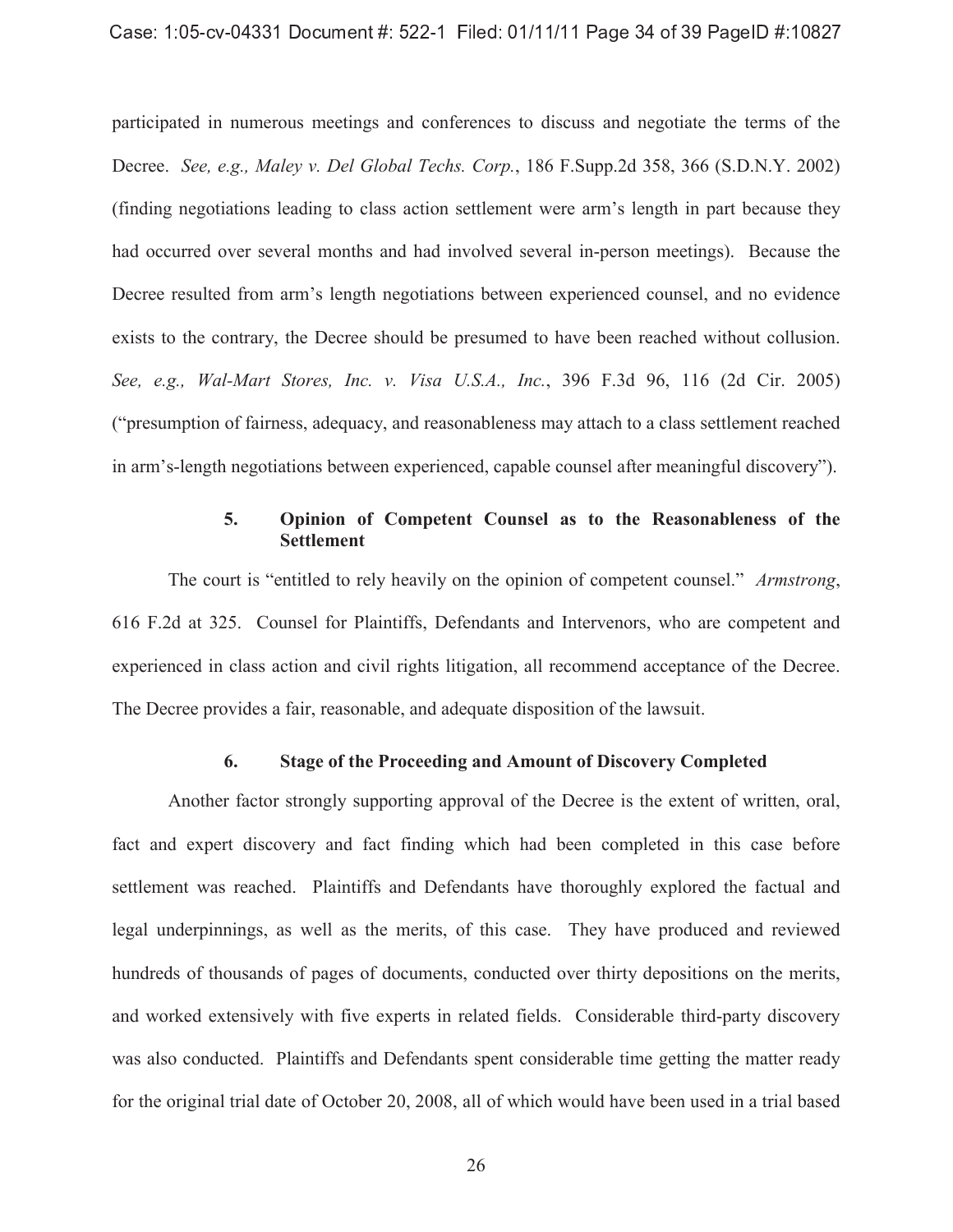on the allegations in the Second Amended Complaint. Thus, there was a complete factual record upon which experienced Class Counsel could evaluate what would be a fair resolution for Plaintiffs and the Class.

## **THE PROPOSED NOTICE PLAN SATISFIES THE REQUIREMENT OF RULE 23 AND DUE PROCESS**

Rule 23(e)(1) requires the court to direct notice of a proposed settlement in a "reasonable manner to all class members who would be bound by the proposal." Although notice is mandatory to satisfy due process considerations, the extent of the notice is discretionary, particularly with a Rule 23(b)(2) class with no right of opt-out. *See Walsh v. Great Atlantic & Pacific Tea Co.*, 726 F.2d 956, 962 (3d Cir. 1983) (Rule 23(c)(2)'s requirement of "the best notice practicable" is inapplicable for notice of settlement of a Rule 23(b)(2) class); *Fontana v. Elrod*, 826 F.2d 729, 732 (7th Cir. 1987) (notice not required after certification of a Rule 23(b)(2) class). In a Rule 23(b)(2) class action, "mechanics of the notice process are left to the discretion of the court subject only to the broad 'reasonableness standards imposed by due process.'" *Fowler v. Birmingham News Co.*, 608 F.2d 1055, 1059 (5th Cir. 1979).

In determining what type of notice is reasonable, courts consider whether the notice is sufficient to "bring the proposed settlement to the attention of representative class members who may alert the court to inadequacies in class representation, or conflicts among subclasses, which might bear upon fairness of settlement." *Walsh*, 726 F.2d at 963-64 (upholding notice by publication and mail to representative members in Rule 23(b)(2) class). Courts have routinely approved notice plans in Rule 23(b)(2) cases, such as this one, where notice consisted of publication and/or other reasonable forms of direct or indirect notice. *Fresco v. Auto Data Direct, Inc.*, 2007 WL 2330895, at \*8 (S.D. Fla. May 14, 2007) (approving a notice plan that included a combination of publication and Internet notice but did not require individual notice);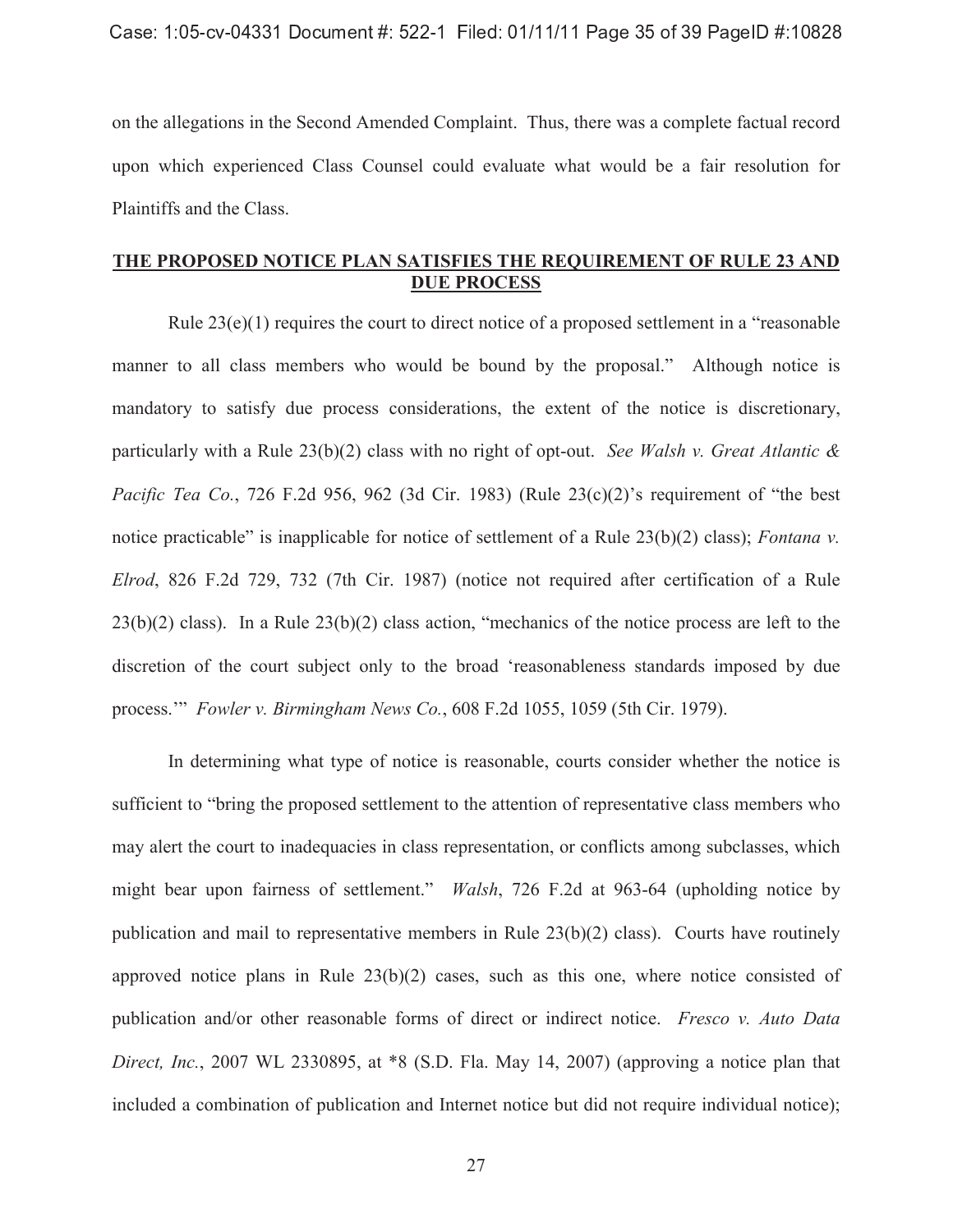#### $\overline{\phantom{a}}$  ,  $\overline{\phantom{a}}$  ,  $\overline{\phantom{a}}$  ,  $\overline{\phantom{a}}$  ,  $\overline{\phantom{a}}$  ,  $\overline{\phantom{a}}$  ,  $\overline{\phantom{a}}$  ,  $\overline{\phantom{a}}$  ,  $\overline{\phantom{a}}$  ,  $\overline{\phantom{a}}$  ,  $\overline{\phantom{a}}$  ,  $\overline{\phantom{a}}$  ,  $\overline{\phantom{a}}$  ,  $\overline{\phantom{a}}$  ,  $\overline{\phantom{a}}$  ,  $\overline{\phantom{a}}$

*Hawker v. Consovoy*, 198 F.R.D. 619, 621 (D.N.J. 2001) (publication notice in two newspapers as well as in all relevant prisons and jails was sufficient). For example, in *Kaplan v. Chertoff*, 2008 WL 200108, \*13 (E.D. Pa. Jan. 24, 2008), the court approved a notice plan where a Rule 23(b)(2) class of approximately 50,000 non-US citizens seeking injunctive relief from the government settled the case, and the proposed notice included posting the notice on the appropriate governmental websites, and providing notice to a network of community-based and non-profit immigration organizations. *Id.* at \*13. Of particular relevance here is the court's finding that "the organizations that receive[d] the notice are well-positioned to spread information regarding the settlement to their clients by posting the notice in their facilities or on their websites." *Id.*

The Notice Plan (Exhibit B) proposed here provides for the most reasonable notice under the circumstances. The Notice Plan includes: (1) publication notice in nine newspapers throughout Illinois with a collective circulation of over one million readers; (2) posting notice on the websites of the Illinois Department of Human Services, Division of Developmental Disabilities and Equip for Equality, the not-for-profit corporation appointed by the State of Illinois to implement the federally-mandated Protection and Advocacy System in Illinois for persons with, among other things, developmental disabilities; (3) mailed notice to all eighteen preadmission screening ("PAS") agencies throughout Illinois, which are responsible, by contract with the State of Illinois, for determining an individual's eligibility for developmental disabilities services; (4) mailed notice to numerous disability rights-related organizations; (5) mailed notice to all adults with developmental disabilities (and their guardians) for whom Defendants have a Current Record containing an affirmative request for Community-Based Services or placement in a Community-Based Setting; and (6) mailed notice to all 240 private ICFs-DD in Illinois with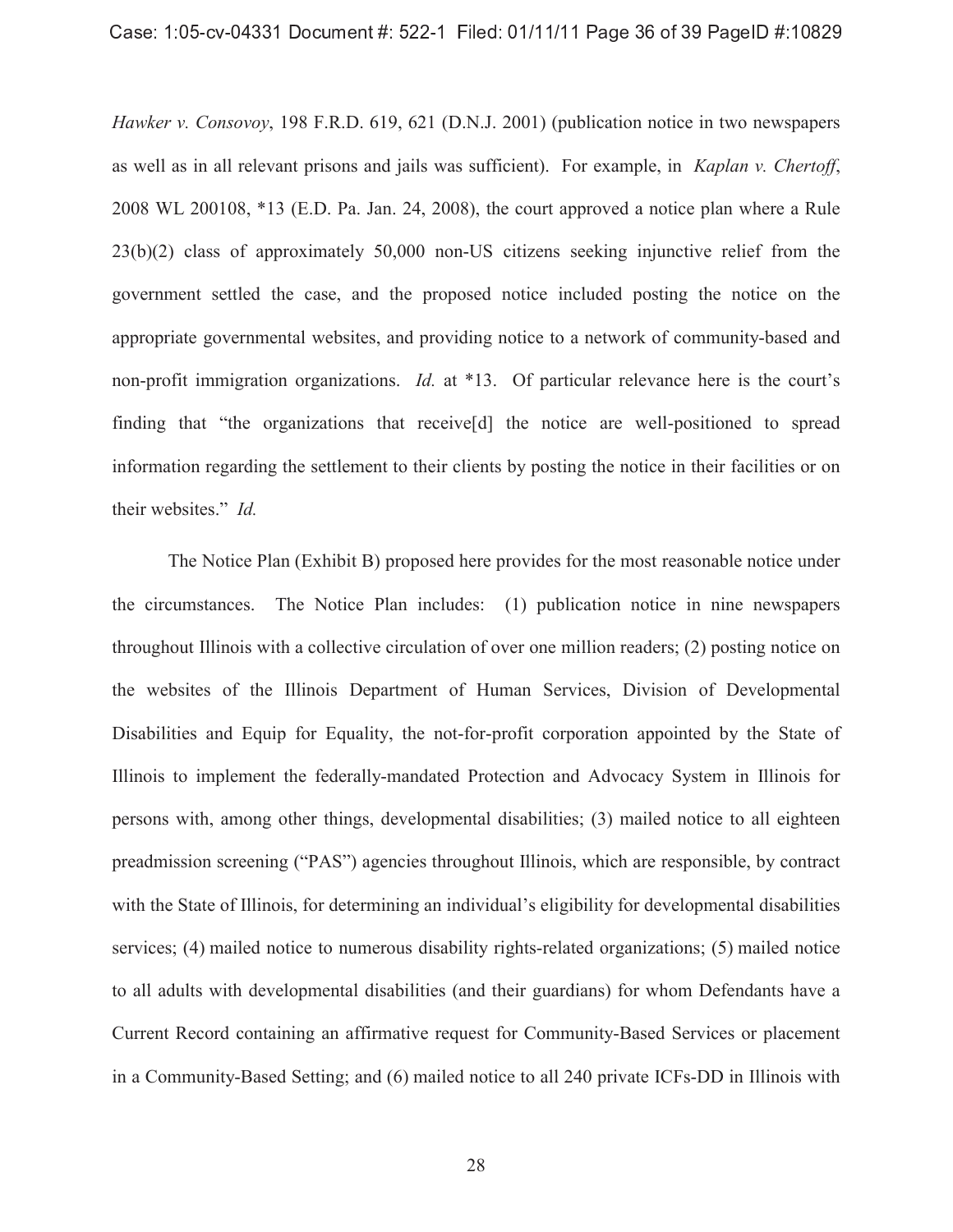### $\overline{\phantom{a}}$  , and a set  $\overline{\phantom{a}}$  , and a set  $\overline{\phantom{a}}$  , and a set  $\overline{\phantom{a}}$  , and  $\overline{\phantom{a}}$  , and  $\overline{\phantom{a}}$

nine beds or more. The cost of the Notice Plan will be fully borne by Defendants. The Notice Plan is reasonable and clearly satisfies due process.

In conjunction with the proposed Notice Plan, the undersigned request that the Court approve the form and content of the proposed Notices. (*See* Exhibit B.) The Notices are written in simple terminology and include (i) a description of the class; (ii) a description of the Decree; (iii) an explanation of the rights of Class Members; (iv) the names of class counsel; (v) the fairness hearing date; (vi) a statement regarding attorneys' fees and expenses; (vii) a statement of the deadline for filing objections to the Decree; and (viii) instructions for obtaining further information. Those Notices satisfy the content requirements of Rule 23 of the Federal Rules of Civil Procedure. *See* MANUAL FOURTH, supra § 21.633.

#### **CONCLUSION**

For the foregoing reasons, and pursuant to Rule 23, Plaintiffs and Defendants respectfully request that the Court enter an Order (1) certifying the settlement class as described; (2) granting preliminary approval of the Decree; (3) commanding notice in the form and method of the Parties' proposed Notice Plan; and (4) setting a date for a Fairness Hearing on the Decree.

Dated: January 11, 2011 Respectfully submitted,

| <b>For Plaintiffs</b>         | <b>For Defendants</b>                          |  |
|-------------------------------|------------------------------------------------|--|
| /s/ Wendy N. Enerson<br>By:   | By: /s/ (with consent of) Brent D. Stratton    |  |
| John Grossbart                | Brent D. Stratton                              |  |
| Wendy N. Enerson              | Thomas A. Ioppolo                              |  |
| Corey Shapiro                 | Kathleen Kreisel Flahaven                      |  |
| <b>SNR Denton US LLP</b>      | Office of the Illinois Attorney General        |  |
| 233 S. Wacker Dr., Suite 7800 | 100 W. Randolph Street, 12 <sup>th</sup> Floor |  |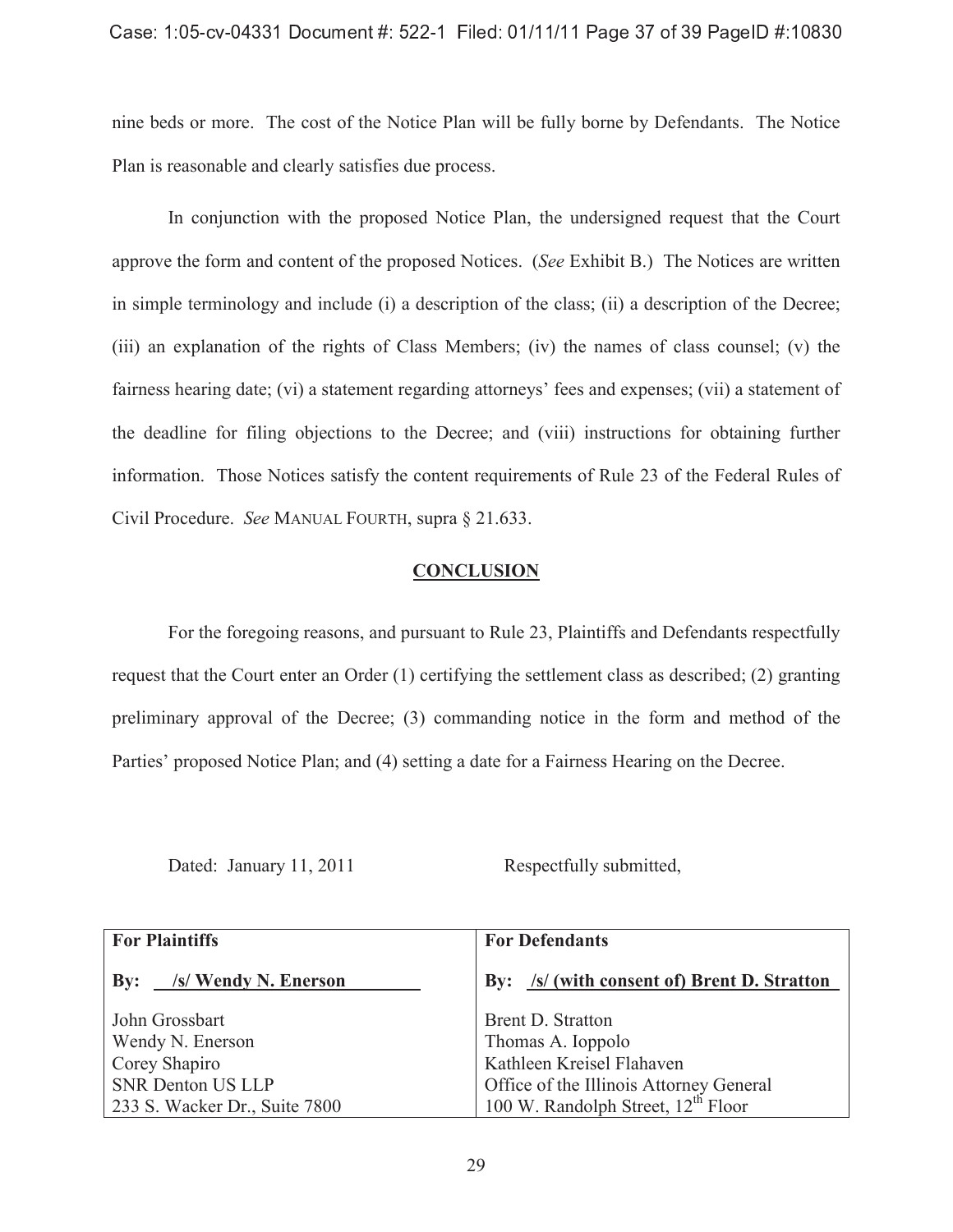| Chicago, Illinois 60606                                                                                                                                                              | Chicago, Illinois 60601                                                                                                                                                   |
|--------------------------------------------------------------------------------------------------------------------------------------------------------------------------------------|---------------------------------------------------------------------------------------------------------------------------------------------------------------------------|
| Barry C. Taylor<br>Laura J. Miller<br>John W. Whitcomb<br>Barry G. Lowy<br>Kendra K. Hartman<br>Equip for Equality<br>20 North Michigan Avenue, Suite 300<br>Chicago, Illinois 60602 | Karen Konieczny<br>John E. Huston<br>Christopher S. Gange<br>Office of the Illinois Attorney General<br>160 North LaSalle Street, Suite N-1000<br>Chicago, Illinois 60601 |
| Ed Mullen<br>Access Living of Metropolitan Chicago<br>115 West Chicago Avenue<br>Chicago, IL 60610                                                                                   |                                                                                                                                                                           |
| Benjamin S. Wolf<br>Roger Baldwin Foundation of ACLU, Inc.<br>180 North Michigan Avenue, Suite 2300<br>Chicago, Illinois 60601                                                       |                                                                                                                                                                           |